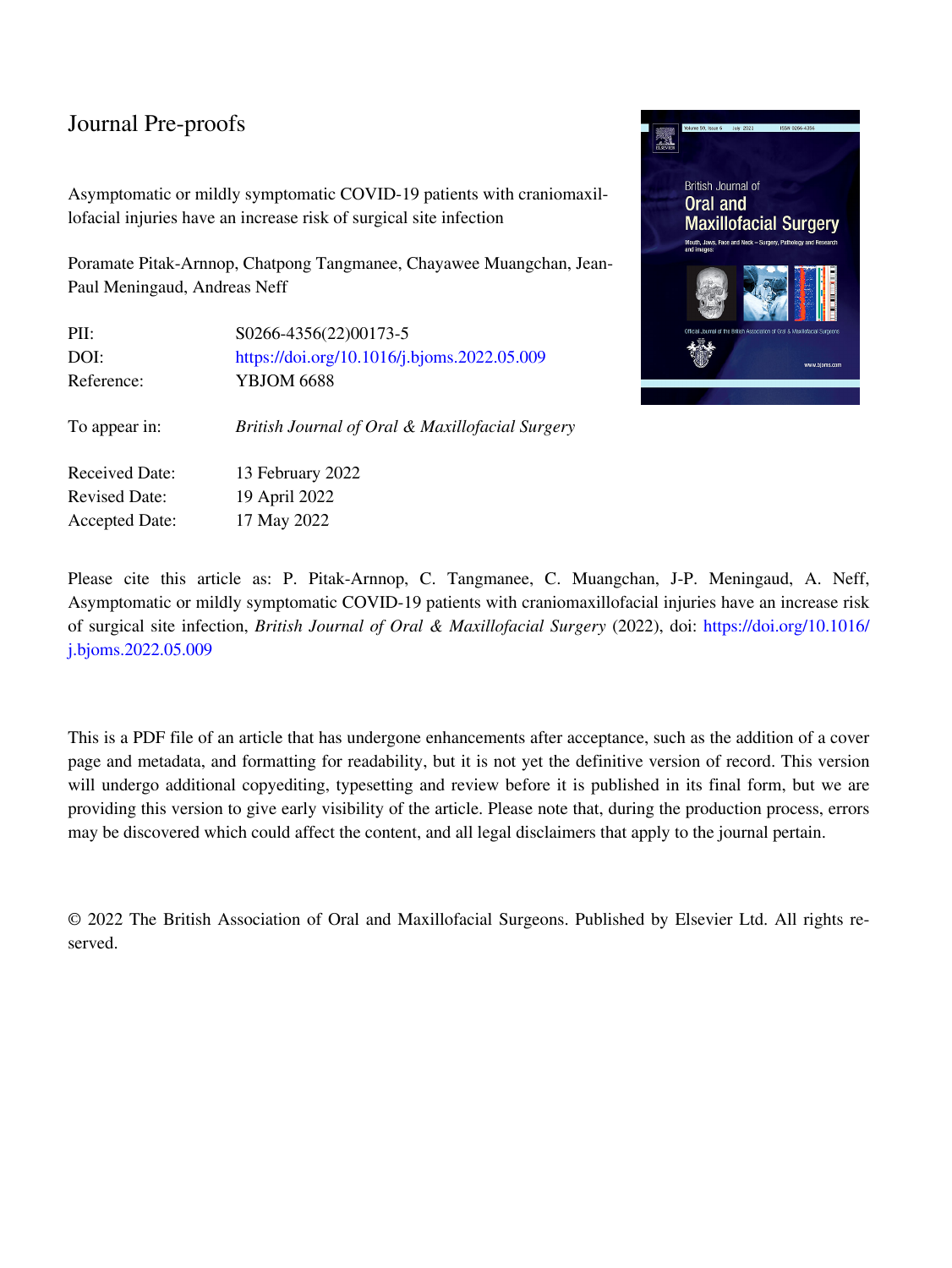

**Full length Article:**

## **Asymptomatic or mildly symptomatic COVID-19 patients with craniomaxillofacial injuries have an increase risk of surgical site infection**

| Poramate Pitak-Arnnop | MD, DDS, MSc, PhD, DSc, FEBOMFS, FICS, FRSM (London) <sup>1,*</sup> |  |
|-----------------------|---------------------------------------------------------------------|--|
| Chatpong Tangmanee    | BSc, MS, PhD $2,*$                                                  |  |
| Chayawee Muangchan    | MD, FRCPT $3,*$                                                     |  |
| Jean-Paul Meningaud   | MD, PhD, FEBOMFS <sup>4,**</sup>                                    |  |
| Andreas Neff          | MD, DMD, PhD, FEBOMFS <sup>1,**</sup>                               |  |

<sup>1</sup> Department of Oral and Maxillofacial Surgery, University Hospital of Giessen and Marburg, UKGM GmbH, Campus Marburg, Faculty of Medicine, Philipps-University of Marburg, Marburg, Germany <sup>2</sup>Department of Statistics, Chulalongkorn Business School, Bangkok, Thailand 3 Department of Internal Medicine, Faculty of Medicine Siriraj Hospital, Mahidol University, Bangkok, Thailand <sup>4</sup>Department of Plastic, Reconstructive, Aesthetic and Maxillofacial Surgery, *Henri Mondor University Hospital, AP-HP, Faculty of Medicine,* University Paris-Est Créteil Val de Marne (Paris XII), Créteil, France

\* Equal contribution; \*\* Equal contribution

#### **Corresponding author:**

Dr. Dr. Poramate Pitak-Arnnop (c/o Fr. Jutta Kunzendorf) Klinik für MKG-Chirurgie, Universitätsklinikum Marburg, UKGM, Baldingerstr., 35043 Marburg, Germany, Tel.: +496421 58-63239 Fax: +496421 68990 E-mail: poramate.pitakarnnop@gmail.com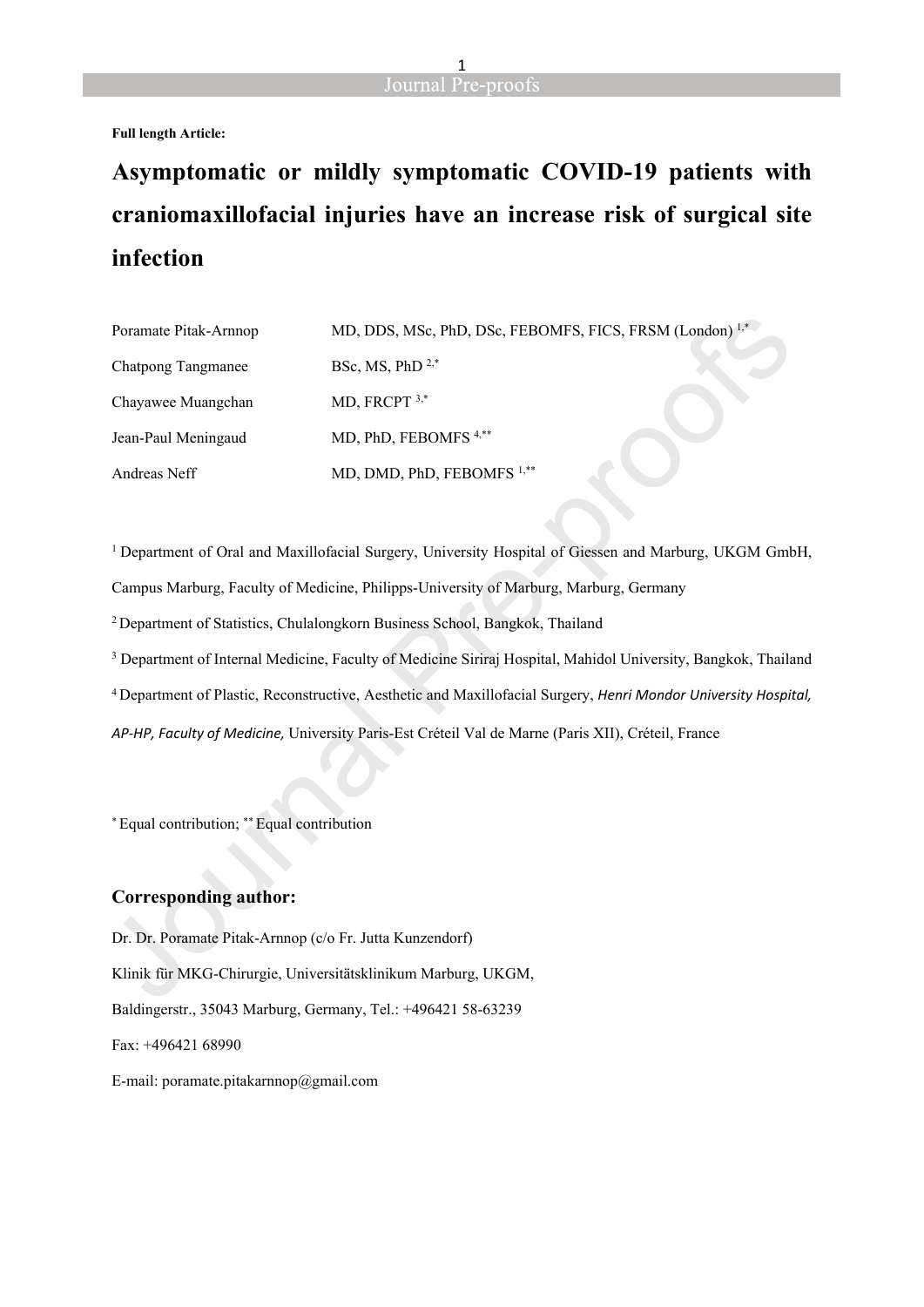#### **Authors' Declarations**

#### *Funding: Nil*

*Conflicts of interest/Competing interests:* The authors indicate full freedom of investigation and manuscript preparation. They have no conflict of interest relevant to this article to disclose.

*Availability of data and material: Deidentified individual participant data are not available.* Based on the current patient data protection law in Germany, open access to the raw data is not allowed. The datasets generated and analysed during this study are available from the corresponding author upon reasonable request.

#### *Authors' contributions:*

*Conception and design:* P.P., C.T., C.M., J-P.M., A.N. *Acquisition, analysis and interpretation of data:* P.P., C.T., C.M. *Drafting and revising the work: :* P.P., C.T., C.M., J-P.M., A.N. *Final approval of the work: :* P.P., C.T., C.M., J-P.M., A.N. *Agreement to all aspects of the work: :* P.P., C.T., C.M., J-P.M., A.N.

*Word count (including the Abstract):* 2,497 words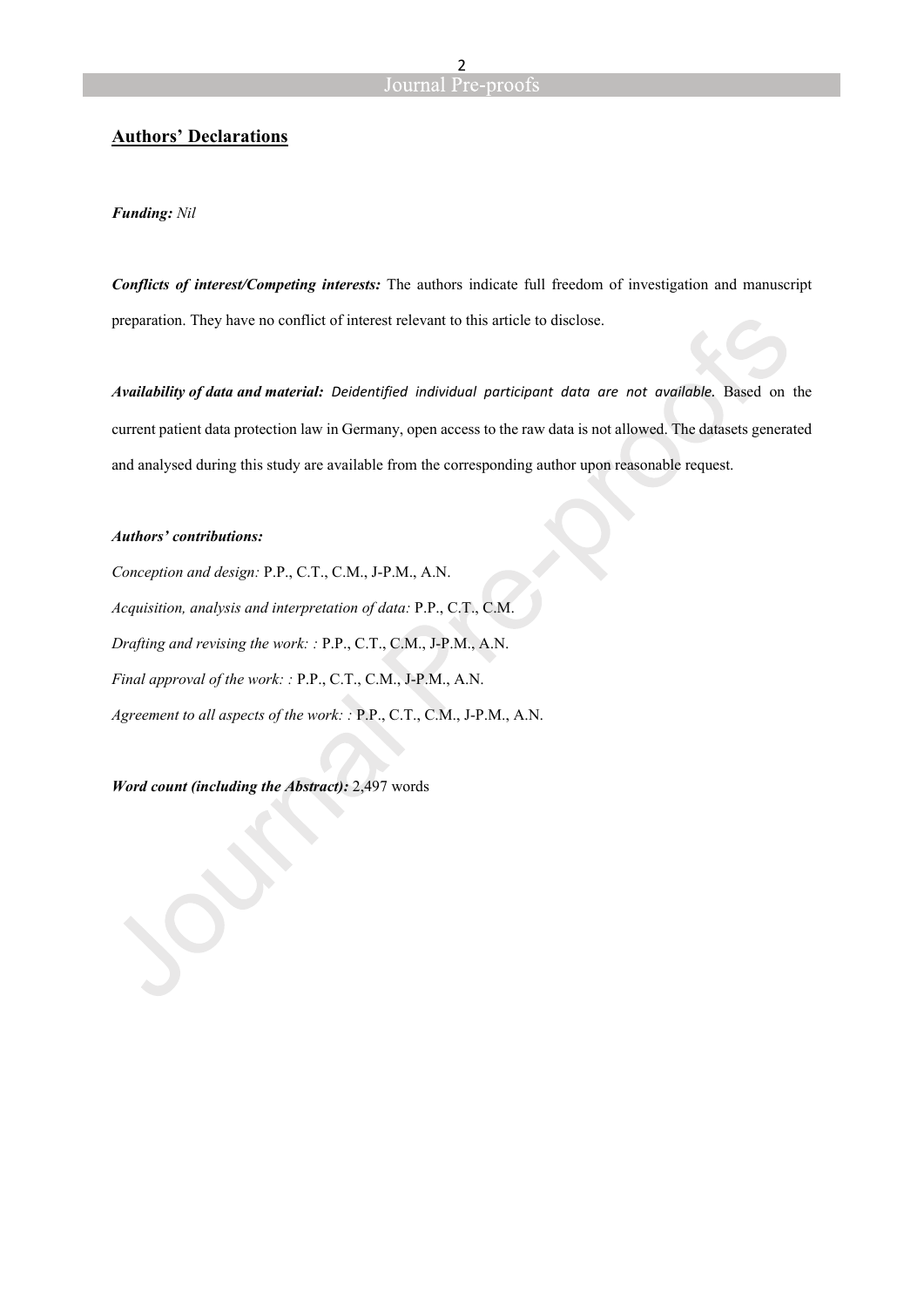**Full length Article:**

## **Asymptomatic or mildly symptomatic COVID-19 patients with craniomaxillofacial injuries have an increase risk of surgical site infection**

#### **Abstract**

*Purpose:* To evaluate the association between "asymptomatic or mildly symptomatic", severe acute respiratory syndrome coronavirus 2 (SARS-CoV-2) infection (AS/MS-COVID) and surgical site infection (SSI) after craniomaxillofacial injury (CMFI) repair.

*Methods:* Using a case-control study design with a match ratio of 1:4, we enrolled a cohort of AS/MS-COVID cases with CMFI immediately treated during a one-year interval. The main predictor variable was SARS-CoV-2 infection (yes/no), and the outcome of interest was SSI (yes/no). The other variables were demographic, clinical, and operative. Appropriate statistics were computed, and *P* < 0.05 was considered statistically significant.

*Results:* The case group comprised 257 cases (28.8% females; 13.2% aged  $\geq 60$  years; 10.5% with fractures; 39.7% involved nasal/oral/orbital tissue [viral reservoir organs, VROs]; 81.3% blunt trauma; 19.1% developed SSI [ $vs. 6.8\%$  in the control group]) with a mean age of  $39.8 \pm 16.6$  years (range, 19-87). There was a significant relationship between SARS-CoV-2 infection and SSI events (*P* < 0.0001; odds ratio, 3.22; 95% confidence interval, 2.17 to 4.78). On subgroup analysis, SSIs significantly increased with age  $\geq 60$  years, presence and treatment of fracture, contamination with VROs, and prolonged antibiotic use (PAU). However, multiple linear regression analysis confirmed the positive effect only from old age, contact with VROs, and PAU (relative risk = 1.56, 2.52, and 2.03;  $r = 0.49$ ;  $P = 0.0001$ ).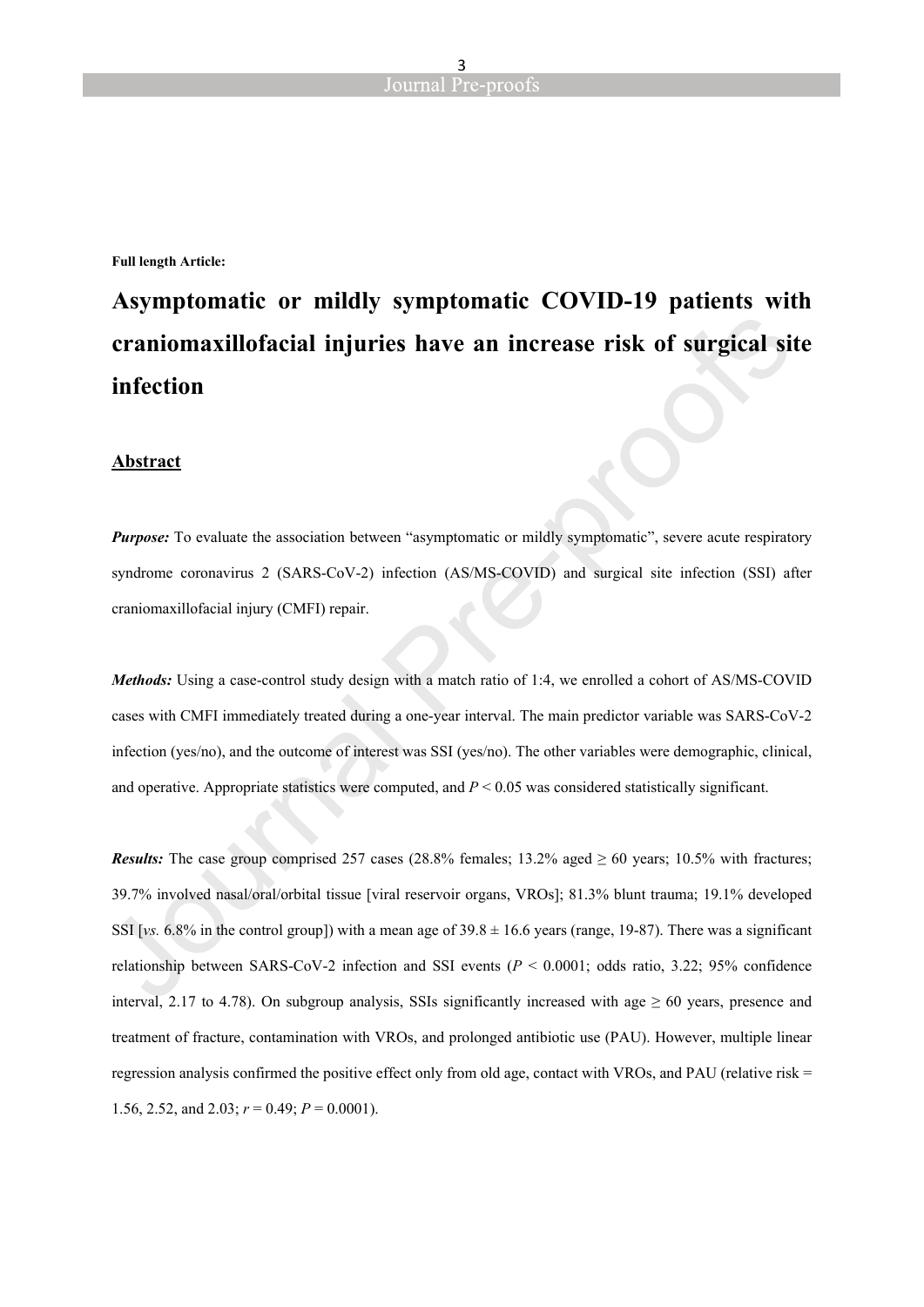*Conclusion:* There is a significant 2.8-fold increase in SSIs among AS/MS-COVID cases, especially those aged ≥ 60 years and/or injured to VROs, and thereby, require PAU.

*Key words:* SAS-CoV-2; COVID-19; head and neck injury; surgical site infection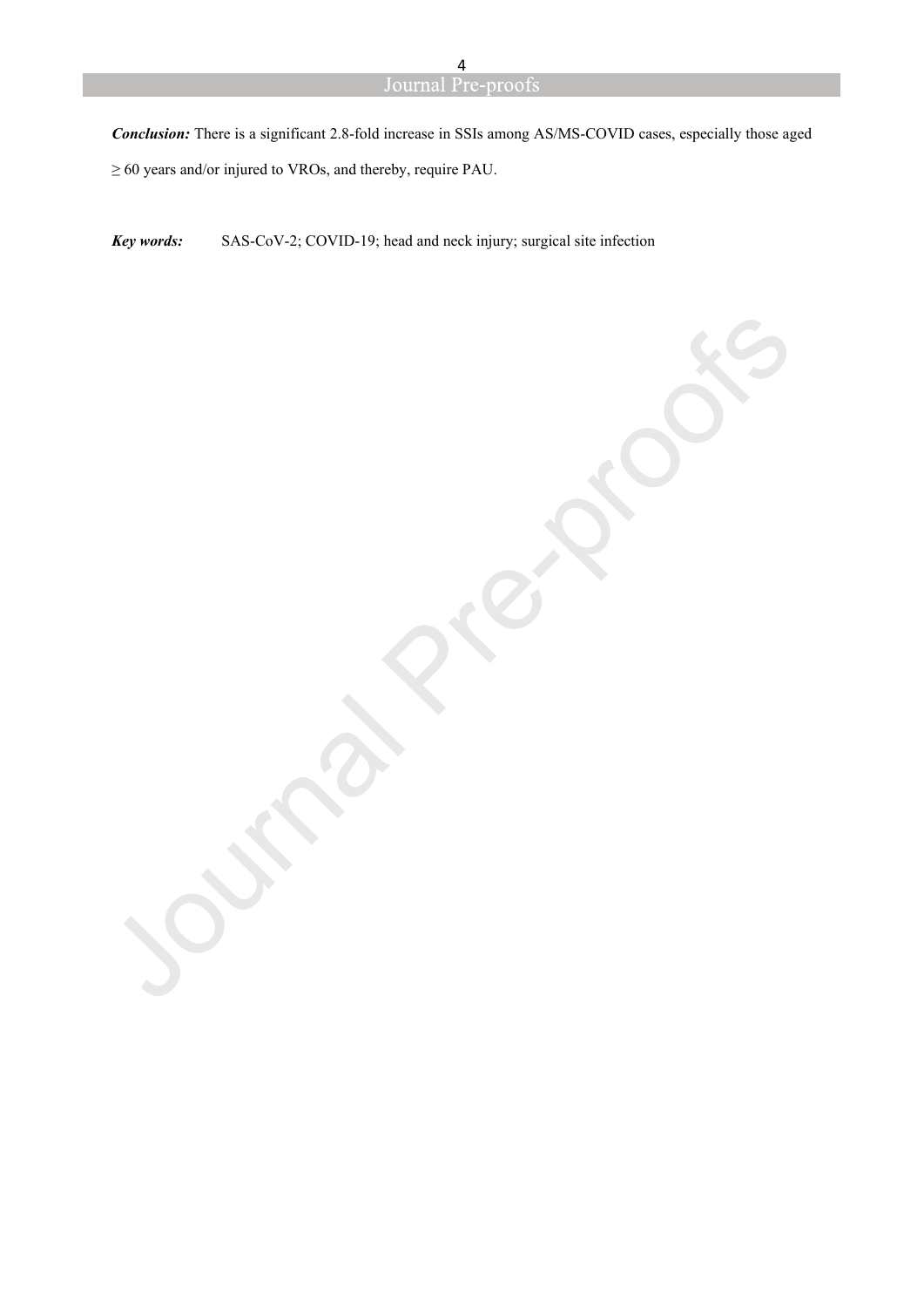#### **Introduction**

Elective surgical procedures have often been postponed or cancelled during the coronavirus disease 2019 (COVID-19) pandemic (as recommended by the AO CMF authors<sup>1</sup>) because they may be at high risk of viral transmission. Microvascular alterations due to severe acute respiratory syndrome coronavirus 2 (SARS-CoV-2) were found to cause SSIs at both donor and recipient sites in free fibular flap reconstruction.<sup>2</sup> Our recent study, nevertheless, demonstrated the absence of nosocomial SARS-CoV-2 infection among hospital personnel in contact with asymptomatic COVID-19 patients undergoing midfacial fracture repair<sup>1</sup>, suggesting that craniomaxillofacial injury (CMFI) care in asymptomatic or mildly symptomatic COVID-19 patients (AS/MS-COVID) could be safe. Moreover, several studies rejected the association between SARS-CoV-2 infection and surgical site infections (SSI) such as after hand surgery<sup>3</sup>, caesarean births<sup>4</sup>, or appendectomy<sup>5</sup>.

To the best of our knowledge, there is currently inadequate scientific evidence through well controlled epidemiologic studies that explore the association between SSI events after CMFI treatments in COVID-19 patients. The aim of this study was to assess the risk that AS/MS-COVID poses in the development of SSI in patients undergoing CMFI repair. This patient group were our research interest because they are the majority of COVID-19 patients in Germany, i.e. 67%<sup>6</sup> , and may visit emergency departments (or could be treated without the diagnosis of SARS-CoV-2 infection). We hypothesised that the presence of AS/MS-COVID increased the risk of SSI after CMFI surgery significantly. Our specific purposes were 1) to identify a cohort of AS/MS-COVID patients with CMFI and estimate SSIs, 2) to assess additional risk factors for SSIs, and 3) to construct a clinically relevant predictive model of disease (i.e. SSI in relation to the presence of AS/MS-COVID).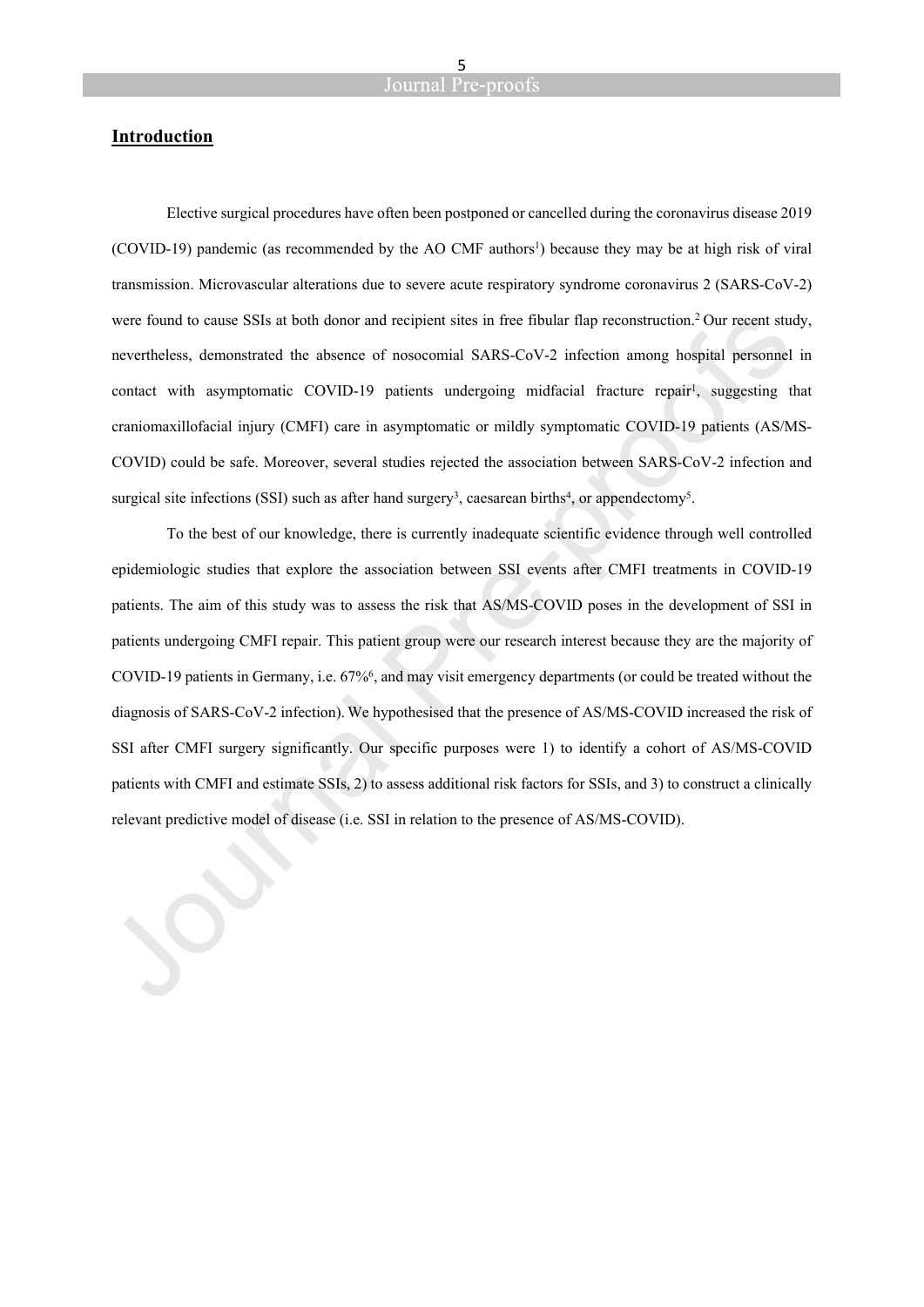#### **Materials and Methods**

#### **1. Study Design and Sample Description**

The investigators designed and implemented a retrospective case-control, chart review study, which was approved by the institutional review board. The ethical principles of the declaration of Helsinki<sup>7</sup> and the STROBE statement<sup>8</sup> were followed throughout the study.

Eligible cases must meet five conditions: having  $1 \geq 18$  years of age, 2) SARS-CoV-2 infection tested twice as reported by our previous work<sup>1</sup>, 3) the American Society of Anesthesiologists (ASA) physical status classification system I or II without any conditions that could impair the wound healing and/or increase an SSI risk, such as diabetes mellitus (DM)<sup>9</sup>, 4) mildly symptomatic (i.e. mild flu-like symptoms such as throat soreness, running nose, taste and/or smell loss, or diarrhoea)<sup>6</sup> or asymptomatic COVID-19, and 5) immediate CMFI treatments during a one-year period in a German Level I Trauma Centre of a regional hospital group comprising seven hospitals in six "hot-spot" locations (> 65,000 confirmed cases during the study period). The term "immediate treatment" refers to appropriate patient care at patient's hospital arrival (e.g. simple wound closure directly in the emergency department) until the first 24 hours of hospital stay (e.g. facial fracture repair which may be postponed due to operating room capacity).<sup>10,11</sup> We identified "cases" via International Classification of Disease (ICD-10) diagnostic codes and Operation and Procedure Classification System (OPS) codes within the front-end anonym electronic medical records of the hospital database. A list of ICD and OPS codes used to identify potential cases is summarised in *Table 1*.

Subjects were excluded if 1) CMFI surgery was unnecessary, such as closed, non-displaced, isolated nasal fractures, 2) COVID-19 symptoms were moderate to severe (e.g. high fever, coughing, pneumonia, or requiring intensive medical care)<sup>6</sup>, and 3) treatment was delayed ( $\geq$  14 days posttrauma), and may cause more complications.10,11

Based on the hospital database in a 10-year interval before the COVID, four CMFI control cases were randomly recruited for each included case, and matched by gender, age  $(\pm 5 \text{ years})$ , injury, and treatment types. We used a control-to-case ratio of 4:1 to increase the statistical power of the study, while ratios greater than 4:1 have little additional impact on power.<sup>12</sup>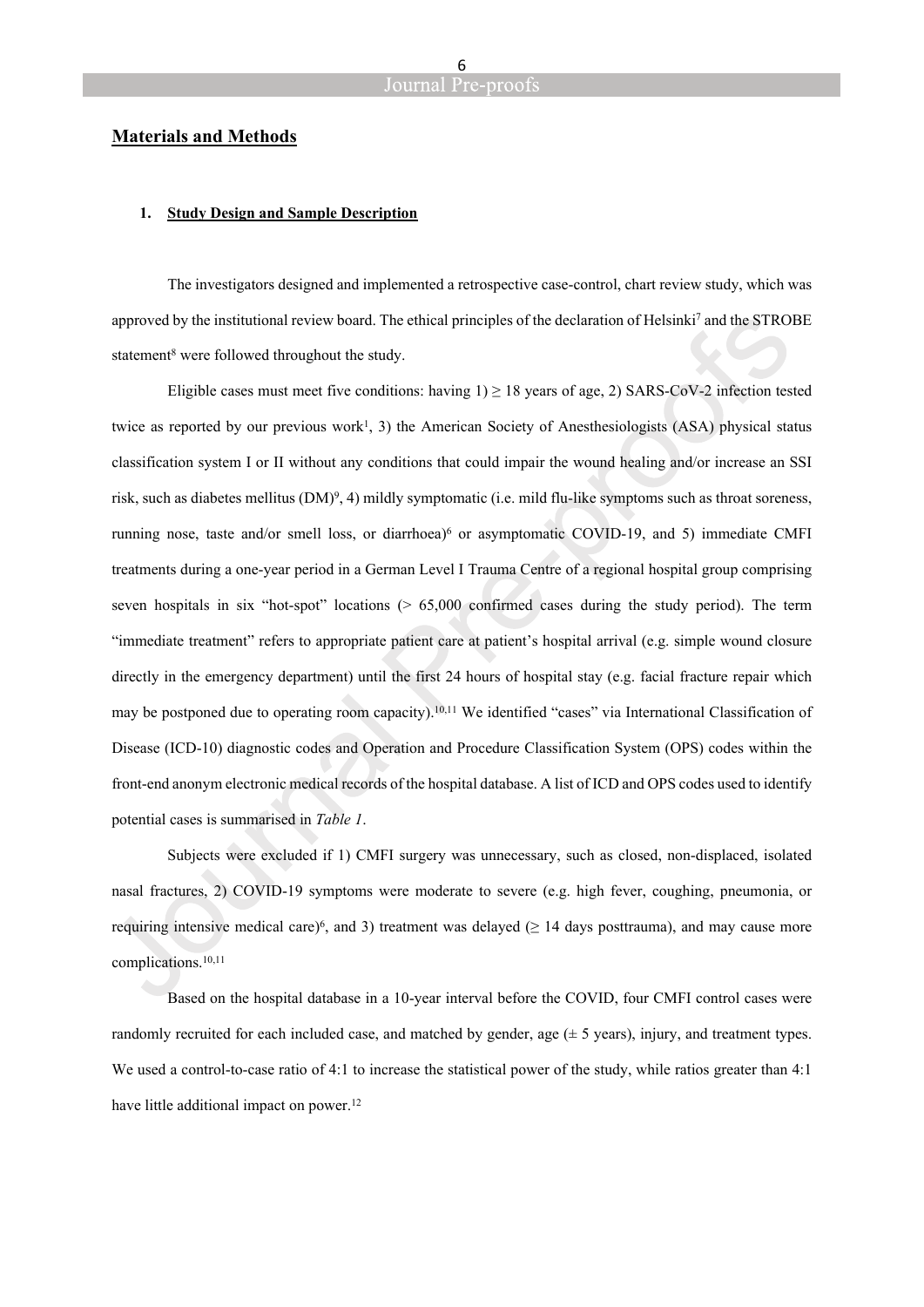#### **2. Study Variables**

The primary predictor variable was SARS-CoV-2 infection (yes/no). The main outcome of interest was SSI (yes/no), defined by the US Centers for Disease Control and Prevention (CDC) as an infection related to an operative procedure that occurs at or near the surgical incision (or traumatic open wounds) within 30 days of the procedure (including trauma surgery), or within 90 days if prosthetic materials is implanted at surgery.<sup>13</sup>

The other variables were demographic, clinical, and operative. The demographic variables were gender (female/male) and age (adjusted into binary according to the old age cut-off value:  $18-59$  *vs.*  $\geq 60$  years). The clinical variables were injury mechanism (blunt *vs.* sharp/penetrating trauma) and location (presence of facial fracture or soft-tissue wound; contact with nasal/oral/orbital tissue which is a viral reservoir and may increase intensive viral dispersion<sup>1,14</sup> [yes/no]). The operative variables were treatment (fracture repair *vs.* simple wound closure), prolonged antibiotic use (PAU)  $\geq$  72 hours (yes/no), and hospital stay (yes/no).

#### **3. Data Management and Statistical Analysis**

Anonymous data were compiled using a data abstraction form and analysed by two software tools: MedCalc® (Ostend, Belgium) to estimate the risk of SSI after CMFI treatments, and G Power 3 for Windows (Düsseldorf, Germany) for the *post hoc* power analysis. We calculated odds ratios (OR), *P* values, 95% confidence intervals (CI), and relative risks (RR) using conditional logistic regression, which accounted for matching factors. The conditional logistic regression function was employed to test each independent variable separately and calculate the crude risk of SSI for each specific factor. We selected those variables that were significant at *P* < 0.05 for further multivariate linear regression analyses.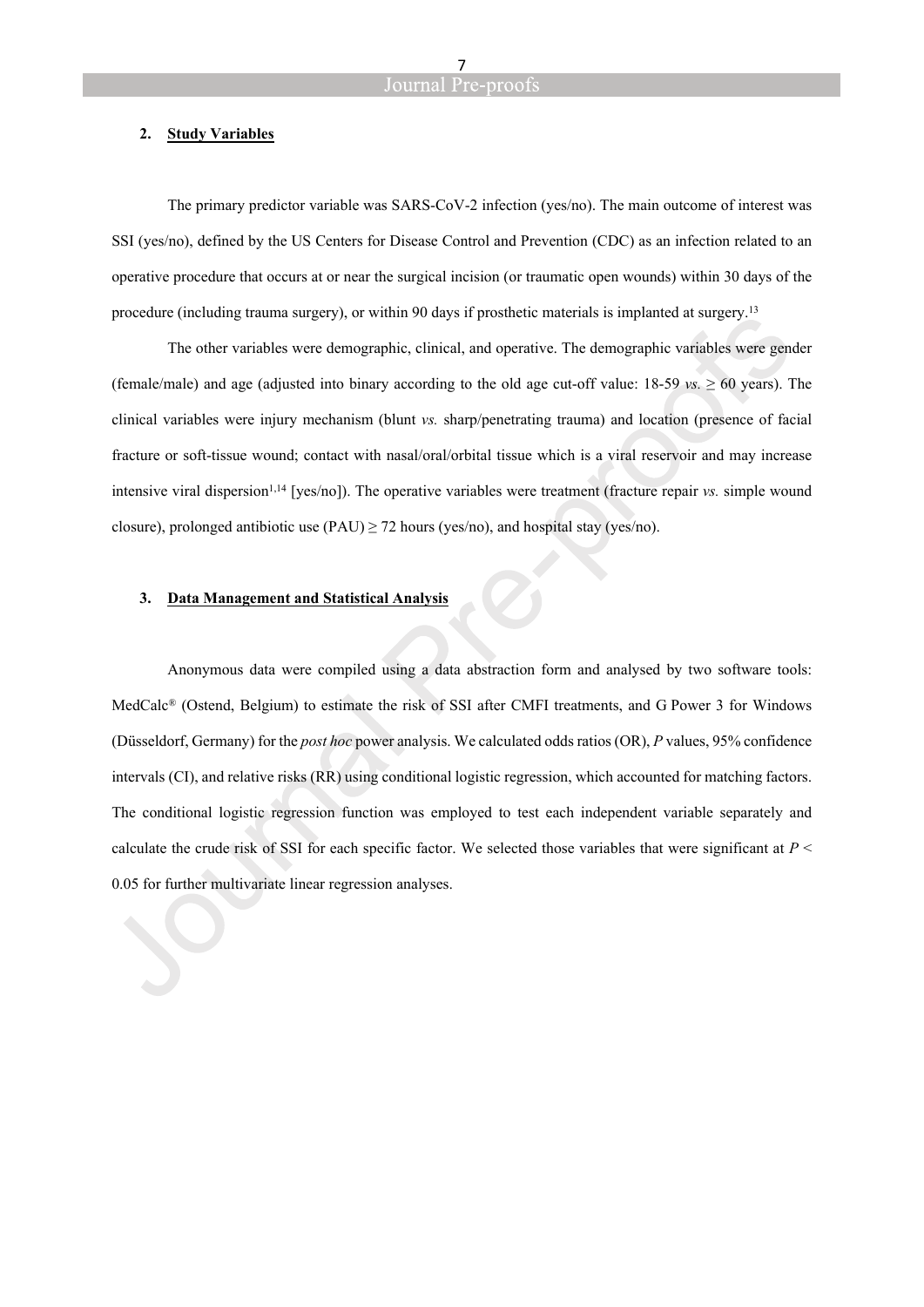#### **Results**

There were 257 "case" patients and 1,028 controls were included for analysis. Within the "case" group, there were 74 females, 34 subjects aged  $\geq 60$  years, 27 with facial fractures requiring immediate treatments such as due to retrobulbar haematoma or as a part of polytrauma surgery [others underwent delayed treatment after COVID-19 healed], 102 (39.7%) with CMFI in contact with nasal/oral/orbital tissue [viral reservoir organs, VROs], and 209 (81.3%) with blunt trauma. The mean age was  $39.8 \pm 16.6$  years (range, 19-87). All of the 257 "cases" were postoperatively admitted to an isolated room for  $\geq 14$  days from the diagnosis or the first symptom until the absence of COVID-19 symptoms for ≥ 48 hours *"and"* two negative COVID-19 tests were confirmed irrespective of treatments received, as recommended by the German Robert Koch Institute (RKI) for Disease Control and Prevention.<sup>15</sup> 49 (or 19.1%) "cases" and 70 (6.8%) controls had an SSI (*P* = 0.0001; OR, 3.22; 95% CI, 2.17 to 4.78).

On subgroup analysis, age  $\geq 60$  years, presence and treatment of fracture, contact with VROs, and PAU were significant risk factors of SSI development  $(R > 1.0)$ . RR of gender, injury mechanism (i.e. blunt trauma) and hospital stay were close to 1.0, indicating no effect on the outcome (probably chance findings) (*Table 2*).

Multiple linear regression analysis confirmed the positive effect only from old age, contact with VROs, and PAU (RR = 1.56, 2.52, and 2.03;  $r = 0.49$ ;  $P = 0.0001$ ). There are moderate positive correlations between SSI events in older AS/MS-COVID patients and VRO-contamination and PAU. Despite technically positive and negative correlations arising from presence and treatments of fractures, the relationships between SSI events in elderly patients with SARS-CoV-2 infection and these parameters were weak (*r* = 0.087 and -0.009) (*Table 3*).

The *post hoc* power estimate was 99.9% with an effect size of 0.5 and  $\alpha$  = 0.05, suggesting nearly 100% chance of our research results with their real effect.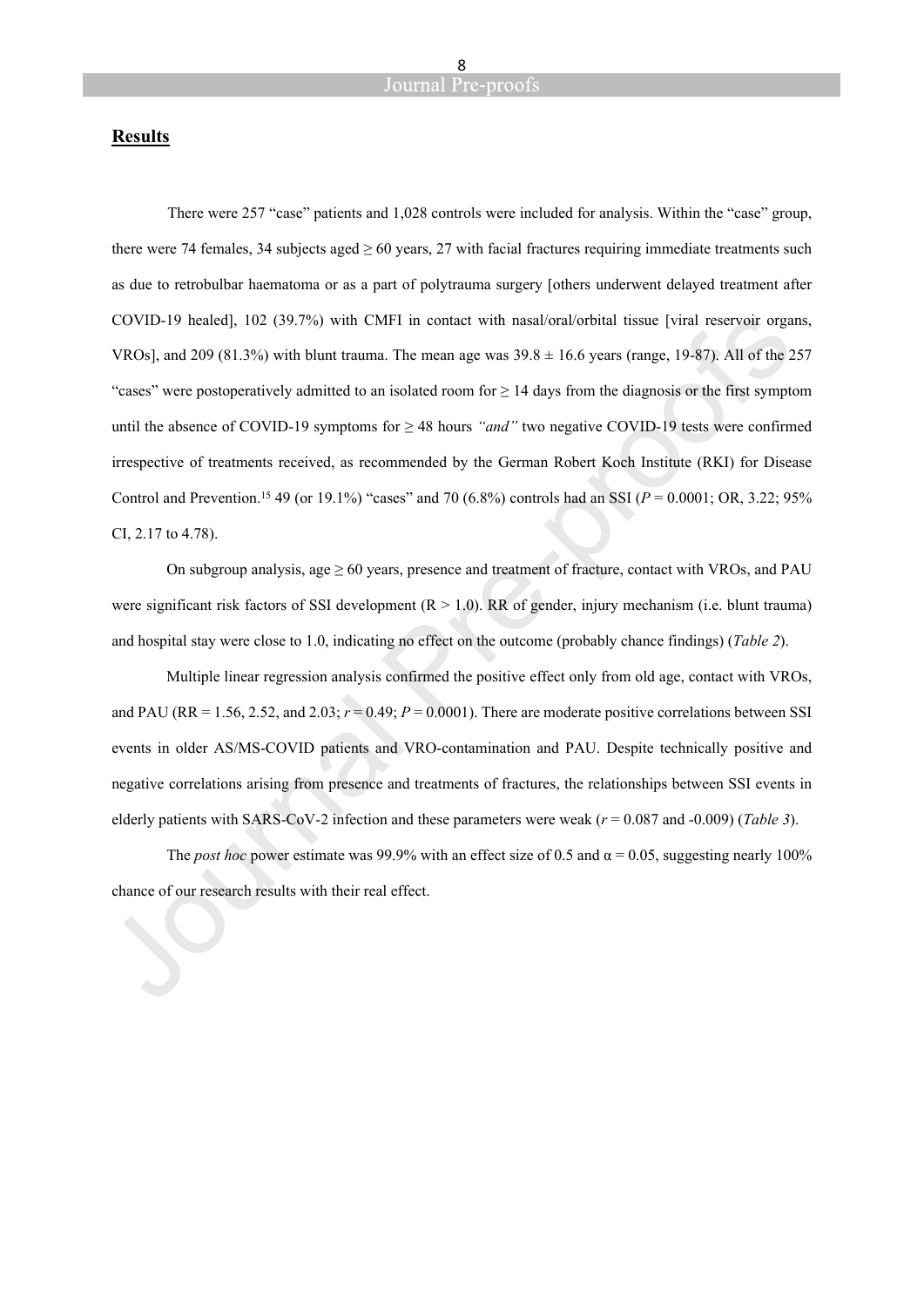#### **Discussion**

This study is novel in using a scientific method to assess SSI events after CMFI repair in AS/MS-COVID patients. We found that these patients were 2.8 times more likely to suffer from SSIs, when compared to non-COVID patients. Hence, COVID-19 patients, albeit asymptomatic or mildly symptomatic, aged  $\geq 60$  years and/or with injury in contact with VROs require particular attention, when they have CMFI.

It has been well known since the first pandemic wave that older people are severely affected through acute respiratory distress syndrome (ARDS) and high death rates. Patients at this age are prone to infections (i.e. SAS-COV-2 infection and others such as SSIs) and noncommunicable chronic diseases due to physiological changes especially chronic proinflammatory state and a decreased function of innate and acquired immunity. They often have frailty, sarcopenia, disability, cognitive decline, anxiety, depression, and so on, promoting negative progression of the disease.<sup>16</sup> In this study, we followed the United Nation (UN)'s definition of older persons, which accepts the chronological age of 60 years as the cut-off value.<sup>17</sup> However, a systematic review by Córdova *et al.*<sup>16</sup> revealed that age  $\geq 80$  years was consistent with progressive physiological changes and clinically relevant. We, therefore, did a further analysis using this cut-off and found that AS/MS-COVID patients aged  $> 80$  years were nearly 2 times more likely to develop SSIs than those aged 60-79 years (11/11 [or 100%] *vs.* 12/23 [or 52.2%]; *P* = 0.0058; 95% CI, 1.3 to 2.83; RR, 1.92). Because we included ASA I-II patients only, SSIs in older patients with comorbidities and/or moderate to severe COVID-19 could be much higher and necessitate further investigations.

SARS-CoV-2 has a broad affinity for angiotensin-converting enzyme 2 (ACE2) on cell surfaces for entering host cells. ACE/ACE2 balance disruption and activation of the rennin-angiotensin-aldosterone system caused by SARS-CoV-2 lead to disease progression, especially in patients with comorbidities, such as DM and cardiovascular diseases.18,19 The binding of SARS-CoV-2 to ACE2 increases levels of angiotensin II (Ang II), a potent vasoconstrictor and pro-inflammatory molecule which exerts oxidative stress, mitochondrial dysfunction, endothelial cell damage, hypercoagulation and thrombosis (via free radical generation), and jeopardise proper neovascularisation for wound healing.<sup>2</sup> High levels of serum plasminogen activator inhibitor-1 (PAI-1) and Ddimers are consistent with microthrombi observed in COVID-19 patient autopsies.<sup>19</sup> Clinically, Inouye *et al.*<sup>2</sup> reported free flap failure in patients with SARS-CoV-2, and Talmor *et al*. <sup>20</sup> described pedicled nasoseptal flap necrosis and failure due to SARS-CoV-2 infection. A systematic review by Chen *et al.*<sup>21</sup> concluded that SARS-CoV-2 reduces a cure rate of diabetic feet, and increases healing time, amputation and mortality rates.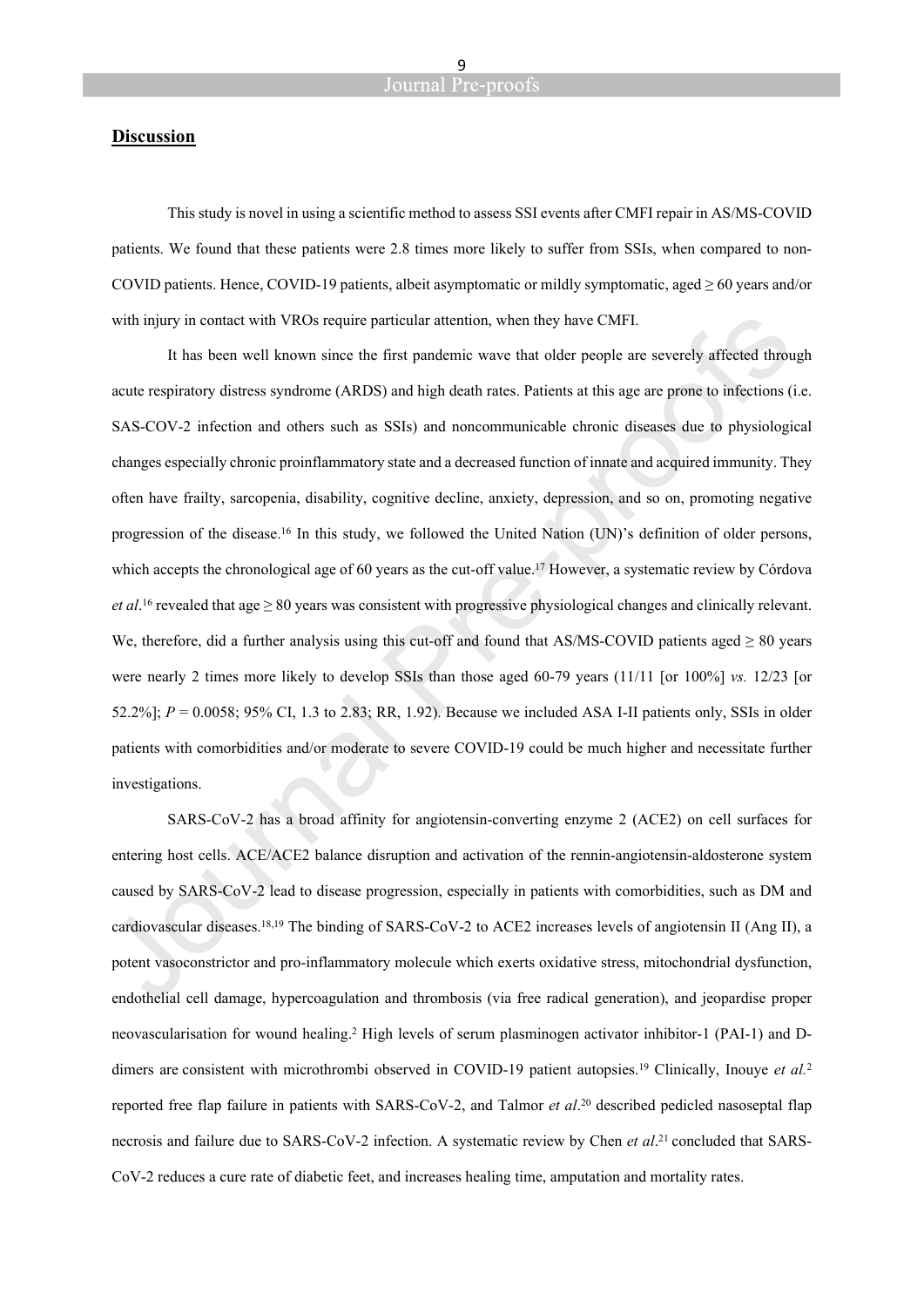#### Journal Pre-proofs

Our recently published meta-narrative review<sup>14</sup> and prospective study<sup>1</sup> highlighted that not only the airway and oral cavity but ocular surfaces (which could be infected via the nasolacrimal duct) are VROs, and could host high viral density causing local microvascular pathology and poor wound healing. CMFI involving VROs are therefore a prominent risk factor for SSIs, which are significantly higher than surgery without VROcontact, such as hand surgery<sup>3</sup>, caesarean births<sup>4</sup>, or appendectomy<sup>5</sup> (49/257 [19.1%] *vs.* 20/556 [3.6%] *vs.* 1/43 [2.3%] *vs.* 4/58 [6.9%]; *P* < 0.00001). Minimally invasive techniques could be an alternative for surgery involving VROs to reduce the surgical access size and viral splattering<sup>1,14</sup>, e.g. Meningaud and Pitak-Arnnop's endoscopeassisted retrocaruncular approach for medial orbital wall and nasoorbitoethmoidal fractures.22,23

A recent systematic review by Pitak-Arnnop<sup>24</sup> suggested that facial fracture and contaminated/cleancontaminated wound repair require antibiotics up to 3 and 5 days, respectively, while clean facial wounds need no antibiotic prophylaxis. PAU is reasonable in the circumstances of AS/MS-COVID patients with SSI. Inouye *et al.*<sup>2</sup> found that SSIs in COVID-19 patients were intensified by secondary bacterial infections, which emerge from *Staphylococcus aureus* (75%), *Escherichia coli* (58.3%), *Klebsiella pneumonia* (41.6%), *Pseudomonas aeruginosa* (33.3%) as well as *Acinetobacter baumannii*, *Streptococcus pneumonia,* and *Haemophilus influenza* (25%).<sup>25</sup>These populations should, therefore, be recognised as high-risk and are SSI-prone via acquired immune compromise, poor microcirculation, and infected surgical sites (if involve VROs), and may benefit from human recombinant soluble ACE2 (*hrs*ACE2).<sup>2</sup> In other words, PAU could be rational if rigorously selected AS/MS-COVID patients with CMFI are treated before COVID-19 cures.

The strengths of this study are related to the case-control design, wherein each "case" patient had their matched controls, and the strict inclusion and exclusion criteria. There are, however, some limitations associated with this study that merit consideration. First, while the design was retrospective case-cohort, the study was not randomised *a priori*. The decision to treat CMFI was made on the basis of operator, patient and hospital factors. Moreover, it has been evidenced that there is an increase in wound dehiscence and SSIs on the mask-covered face (due to frictional trauma by a mask) after Mohs micrographic surgery and parotidectomy during the COVID-19 pandemic.26,27 Because of the retrospective nature, the correlation between the use of a mask and wound dehiscence and SSIs in our cohort was not monitored and is beyond our study's aim. Another potential shortcoming is an inclusion of ASA I-II patients only, which is probably unrealistic. Older patients often have comorbidities, suggesting that this study's generalisability (external validity) reduces, while internal validity increases. Additionally, the analyses herein did not assess the effect of radiographic and laboratory changes due to SARS-CoV-2 infection on SSI events and severity because of heterogeneous patient management protocols.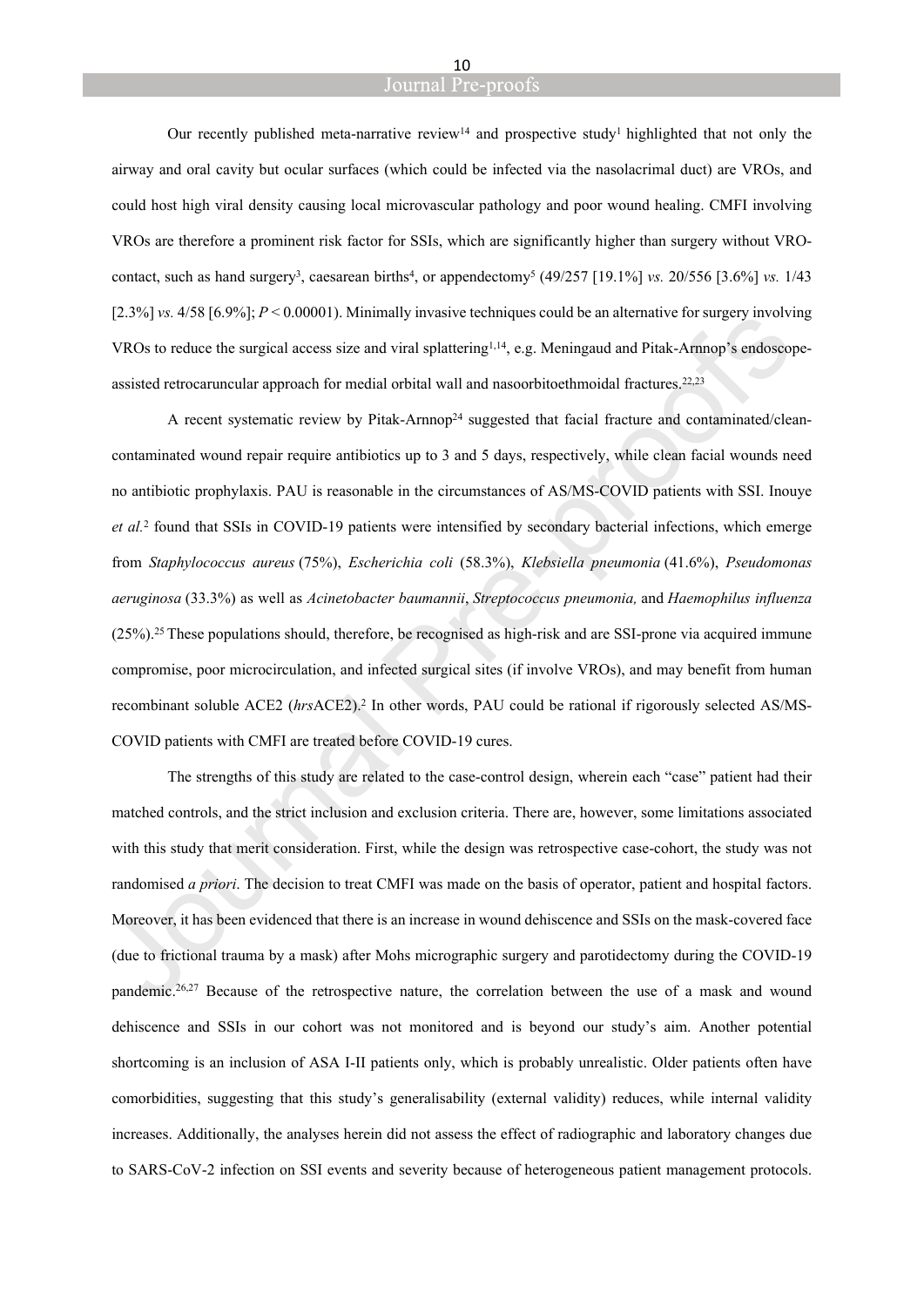The "cases" might have different, albeit usually negative, radiographic and laboratory changes.6,16 Lastly, it is unknown whether and how SARS-CoV-2 creates local tissue alterations and subsequent SSIs. Bench research should be performed to answer this unresolved question.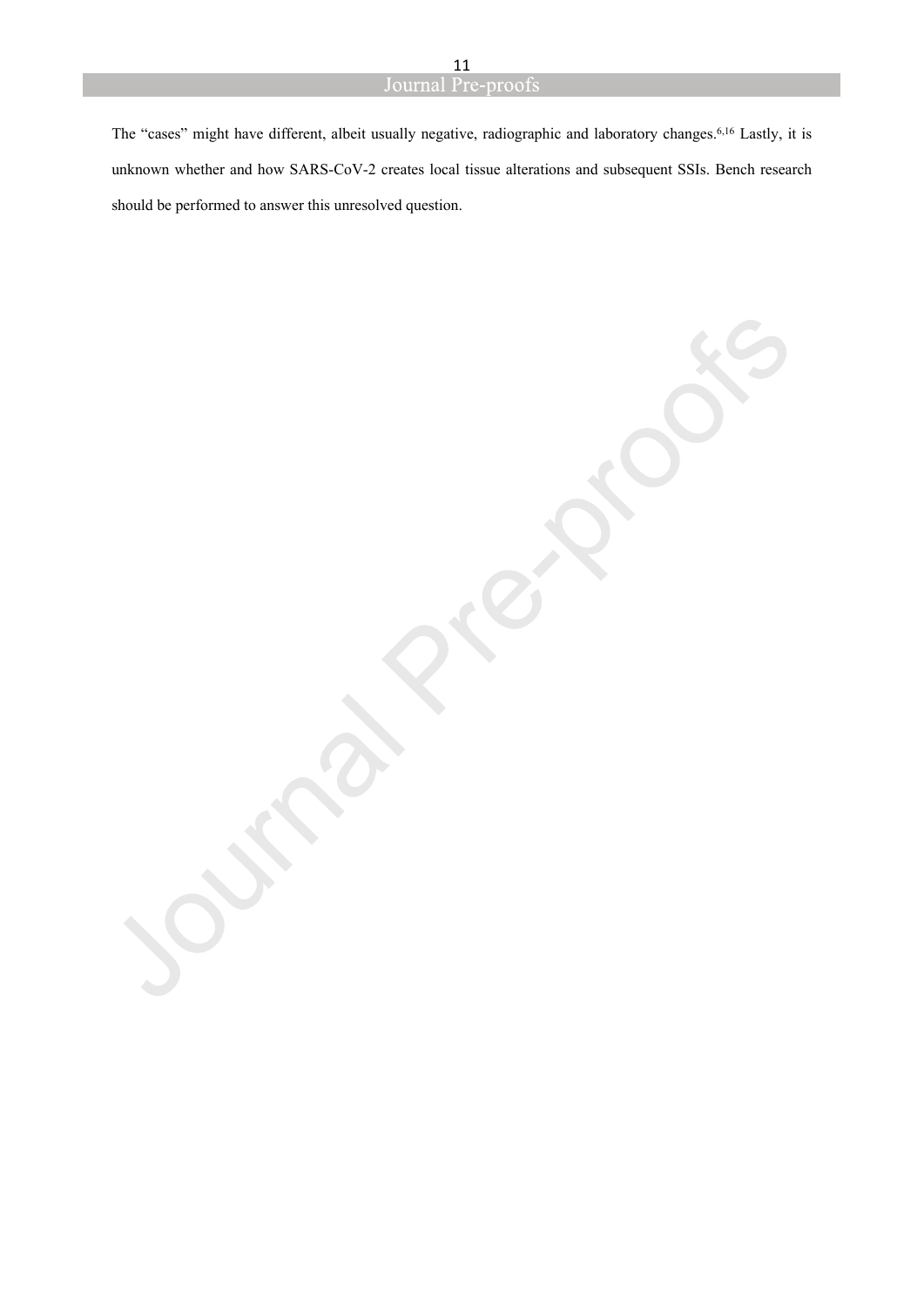#### **Conclusions**

AS/MS-COVID patients with CMFI have a 2.8-fold increase in the SSI, especially elderly patients injured in contact with VROs, and require PAU. In other words, close surveillance of SSI using appropriate measures, such as C-reactive protein, is recommend in AS/MS-COVID patients with CMFI. The presence and treatments of facial fractures in this patient group elicit positive and negative, albeit weak, correlations with SSI events, respectively. All CMFI patients should, therefore, be preoperatively tested for SARS-CoV-2 infection until the pandemic ends. We refer interested readers to a triage protocol for CMFI patients during the COVID-19 pandemic proposed by Wunsch and Pitak-Arnnop.<sup>28</sup>

#### **Conflict of Interest**

Nil

#### **Ethics statement/confirmation of patient permission**

Approved by the institutional review board. All patients consented that we can use their anonymous data for research.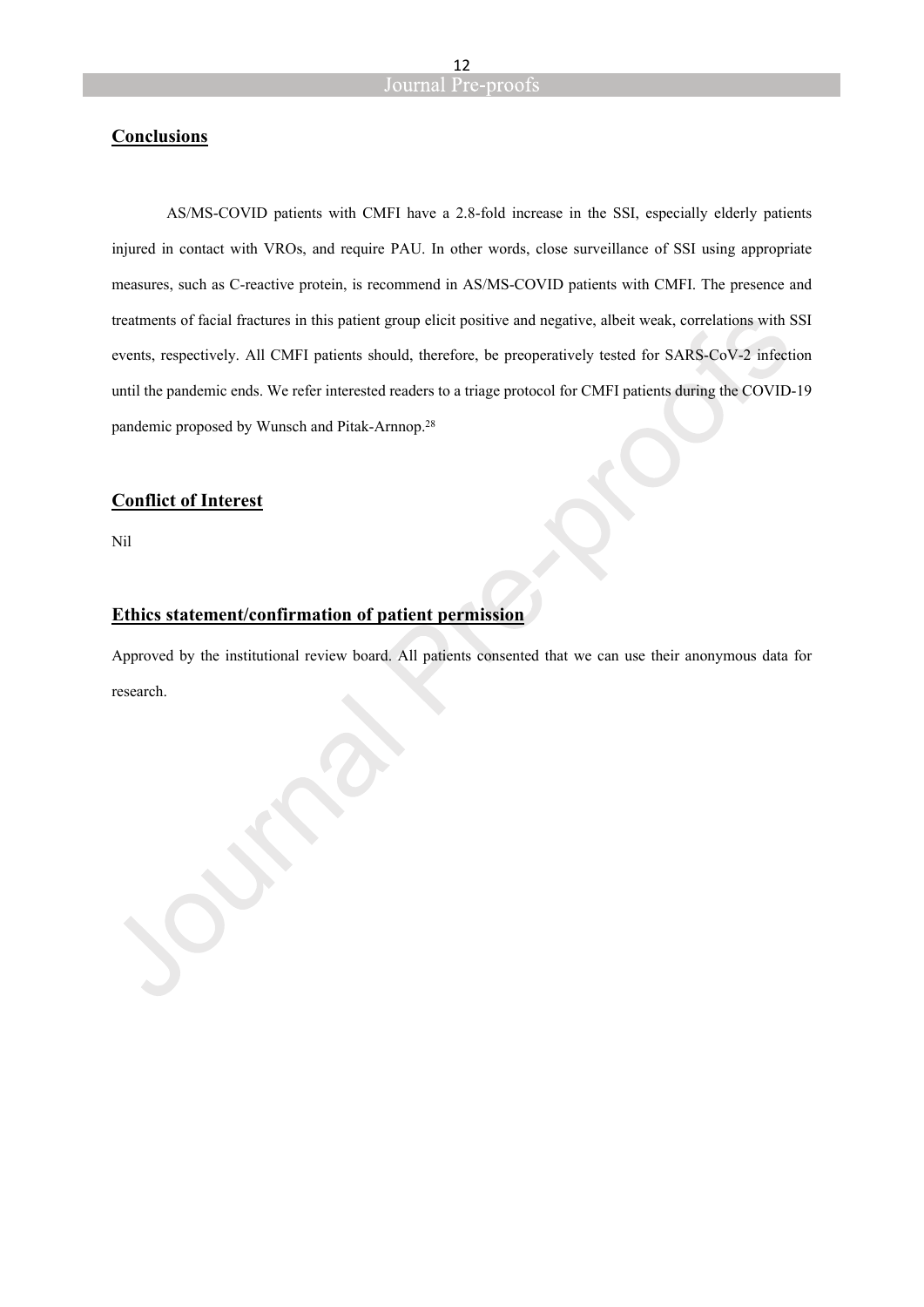#### **References**

- 1. Pitak-Arnnop P, Sirintawat N, Tangmanee C, *et al*. Inanimate surface contamination of SARS-CoV-2 during midfacial fracture repair in asymptomatic COVID-19 patients. *J Stomatol Oral Maxillofac Surg (in press)* doi: 10.1016/j.jormas.2022.01.006.
- 2. Inouye D, Zhou S, Clark B, *et al*. Two cases of impaired wound healing among patients with major head and neck free-flap reconstruction in the setting of COVID-19 infection. *Cureus* 2021;13:e20088. doi: 10.7759/cureus.20088.
- 3. Baldwin AJ, Jackowski A, Jamal A, *et al*. Risk of surgical site infection in hand trauma, and the impact of the SARS-CoV-2 pandemic: A cohort study. *J Plast Reconstr Aesthet Surg* 2021;74:3080-6. doi: 10.1016/j.bjps.2021.06.016.
- 4. McLaren R Jr, London V, Narayanamoorthy S, *et al*. Cesarean birth morbidity among women with SARS-CoV-2. *Am J Perinatol (in press)* doi: 10.1055/s-0041-1739430
- 5. Huamán Egoávil E, LaGrone L, Ugarte Oscco R, *et al*. SARS-CoV-2 infection is not associated with a higher rate of post-operative complications in adult appendectomy patients in Peru: Cross-sectional study. *Ann Med Surg (Lond)* 2021;69:102582. doi: 10.1016/j.amsu.2021.102582.
- 6. Rommel A, Lippe EV, Plass D, *et al*. COVID-19-Krankheitslast in Deutschland im Jahr 2020 Durch Tod und Krankheit verlorene Lebensjahre im Verlauf der Pandemie. BURDEN 2020 Study Group. *Dtsch Arztebl Int* 2021;118:145-51. doi: 10.3238/arztebl.m2021.0147.
- 7. World Medical Association. The declaration of Helsinki Ethical principles for medical research involving uman subjects. Available from: https://www.wma.net/policies-post/wma-declaration-ofhelsinki-ethical-principles-for-medical-research-involving-human-subjects/. Accessed February 2, 2022.
- 8. University of Bern Institute of Social and Preventive Medicine. The STrengthening the Reporting of OBservational studies in Epidemiology (STROBE) statement. Available from: https://www.strobestatement.org/. Accessed February 2, 2022.
- 9. American Society of Anesthesiologists' Committee on Economy. ASA physical status classification system. Available from: https://www.asahq.org/standards-and-guidelines/asa-physical-statusclassification-system. Accessed February 2, 2022.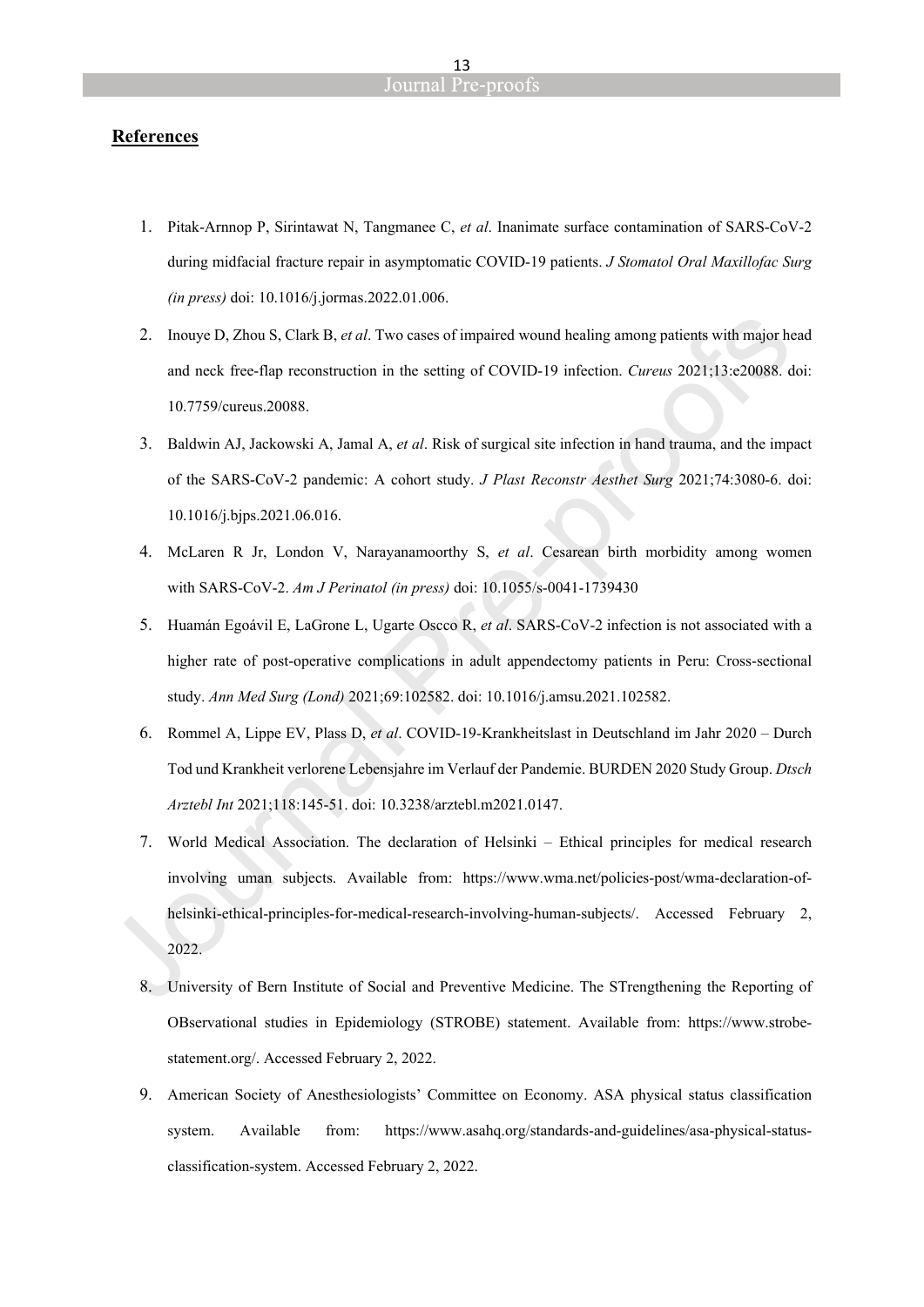- 10. Shah I, Gadkaree SK, Tollefson TT, *et al*. Update on the management of craniomaxillofacial trauma in low-resource settings. *Curr Opin Otolaryngol Head Neck Surg* 2019;27:274-9. doi: 10.1097/MOO.0000000000000545.PMID
- 11. Lander DP, Lee JJ, Kallogjeri D, *et al*. The impact of treatment delay on malunion and nonunion after open reduction of mandible fractures. *Facial Plast Surg Aesthet Med* 2021;23:460-6. doi: 10.1089/fpsam.2020.0607.
- 12. Boston University School of Public Health. Case-control studies. Available from: https://sphweb.bumc.bu.edu/otlt/MPH-Modules/EP/EP713\_Case-Control/. Accessed on February 2, 2022.
- 13. National Healthcare Safety Network, Centers for Disease Control and Prevention (CDC). Surgical site infection event (SSI) 2022. Available from: https://www.cdc.gov/nhsn/pdfs/pscmanual/9pscssicurrent.pdf. Accessed on February 2, 2022.
- 14. Pitak-Arnnop P, Meningaud JP, Sirintawat N, *et al*. A German AWMF's S2e/realist synthesis and metanarrative snapshot of craniomaxillofacial manifestations in COVID-19 patients: Rapid living update on 1 January 2021. *J Stomatol Oral Maxillofac Surg* 2022;123:64-73. doi: 10.1016/j.jormas.2021.01.012.
- 15. Robert Koch-Institut. COVID-19: Entisolierung von Patient/-innen im stationären Bereich sowie Bewohner/-innen in Alten- und Pflegeheimen. Available from: https://www.rki.de/DE/Content/InfAZ/N/Neuartiges\_Coronavirus/Entlassmanagement.html. Accessed February 2, 2022.
- 16. Córdova LDS, Vega APM, Luján-Carpio E, *et al*. Clinical characteristics of older patients with COVID-19: A systematic review of case reports. *Dement Neuropsychol* 2021;15:1-15. doi: 10.1590/1980- 57642021dn15-010001.
- 17. Kowal P, Dowd JE. Definition of an older person. Proposed working definition of an older person in Africa for the MDS Project. Geneva: World Health Organization; 2001. doi: 10.13140/2.1.5188.9286.
- 18. Beyerstedt S, Casaro EB, Rangel ÉB. COVID-19: Angiotensin-converting enzyme 2 (ACE2) expression and tissue susceptibility to SARS-CoV-2 infection. *Eur J Clin Microbiol Infect Dis* 2021;40:905-19. doi: 10.1007/s10096-020-04138-6.
- 19. Menachery VD, Gralinski LE. Coagulation and wound repair during COVID-19. *J Heart Lung Transplant* 2021;40:1076-81. doi: 10.1016/j.healun.2021.06.006.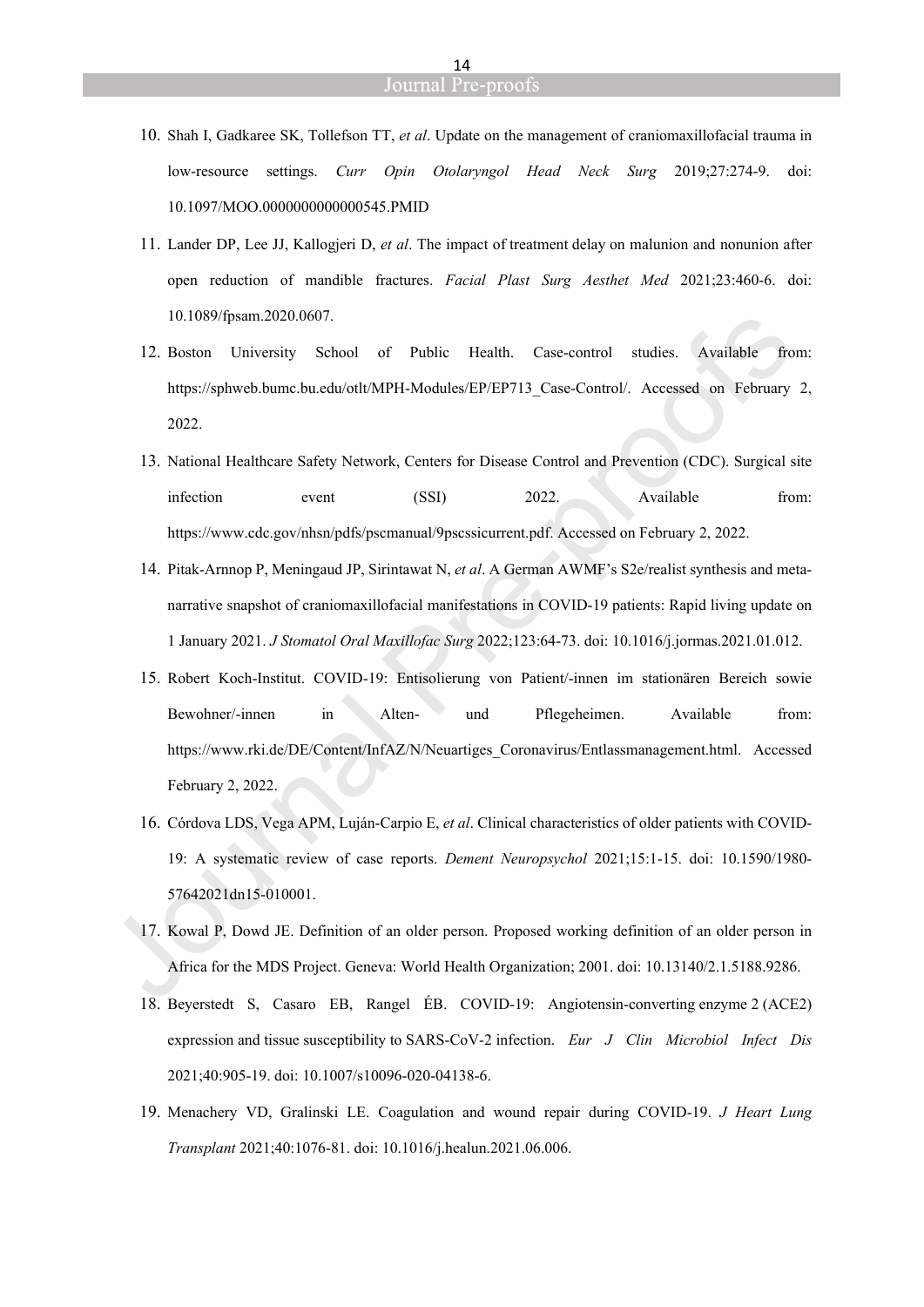- 20. Talmor G, Grube JG, Eloy JA, et al. Nasoseptal flap necrosis after endoscopic skull base surgery in the setting of COVID-19 pandemic. *World Neurosurg* 2020;140:374-7. doi: 10.1016/j.wneu.2020.05.237.
- 21. Chen D, Zhou H, Yang Y, *et al*. The adverse effects of novel coronavirus on diabetic foot patients: A protocol for systematic review and meta analysis. *Medicine (Baltimore)* 2020;99:e22758. doi: 10.1097/MD.0000000000022758.
- 22. Meningaud JP, Rigolet A, Ernenwein D, *et al*. La voie d'abord rétro-caronculaire assistée par endoscopie pour le traitement des fractures de la paroi interne de l'orbite: étude préliminaire. *Rev Stomatol Chir Maxillofac* 2005;106:205-9. doi: 10.1016/s0035-1768(05)85849-8.
- 23. Meningaud JP, Pitak-Arnnop P, Bertrand JC. Endoscope-assisted repair of medial orbital wall fractures using a retrocaruncular approach. *J Oral Maxillofac Surg* 2007;65:1039-43. doi: 10.1016/j.joms.2005.11.086.
- 24. Pitak-Arnnop P. An evidence-based approach to antibiotic prophylaxis for oral, craniomaxillofacial plastic/head and neck surgical procedures. *J Clin Pharm Ther (in press)* doi: 10.1111/jcpt.13618.
- 25. Abu-Rub LI, Abdelrahman HA, Johar AA, et al. Antibiotics prescribing in intensive care settings during the COVID-19 era: A systematic review. *Antibiotics (Basel)* 2021;10:935. doi: 10.3390/antibiotics10080935.
- 26. Erickson SP, Foshee JP, Baumann BC, *et al*. Mohs surgical site infection rates and pathogens for the mask-covered face during the COVID-19 pandemic *versus* the pre-COVID era. *Dermatol Surg* 2021;47:1507-10. doi: 10.1097/DSS.0000000000003240.
- 27. Bonavolontà P, Troise S, Arena A, *et al*. The use of personal protective equipment during the COVID-19 pandemic: The effects on surgical wounds healing after parotid gland surgery. *J Plast Reconstr Aesthet Surg* 2021;74:3443-76. doi: 10.1016/j.bjps.2021.09.005.
- 28. Wunsch A, Pitak-Arnnop P. Strategic planning for maxillofacial trauma and head and neck cancers during COVID-19 pandemic—December 2020 updated from Germany. *Am J Otolaryngol* 2021;42:102932. doi: 10.1016/j.amjoto.2021.102932.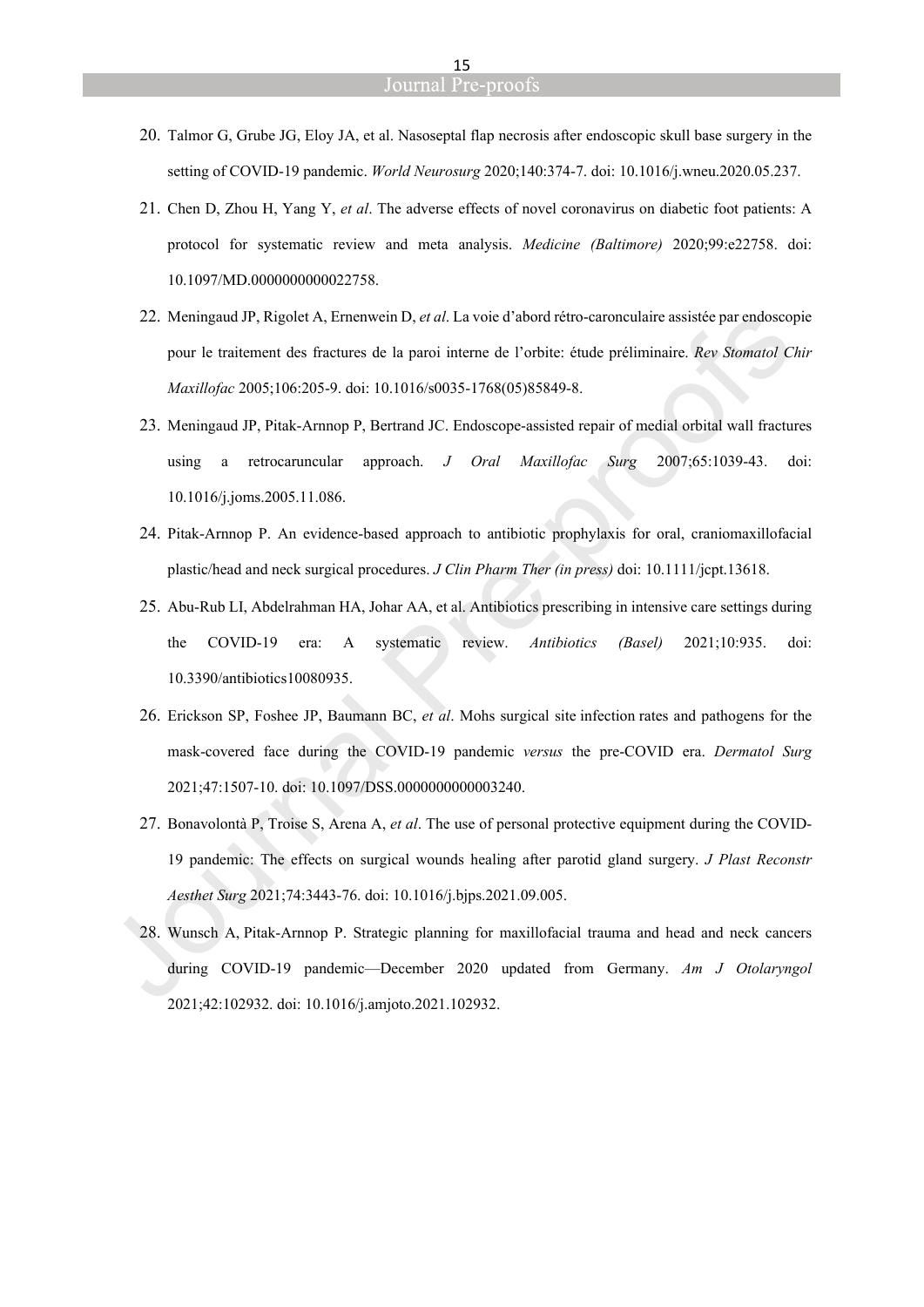**Table 1** International Classification of Disease (ICD-10) diagnostic code and Operation and Procedure Classification System (OPS) code used to identify potential subjects for the case group (available from: https://www.icd-code.de/).

| <b>ICD</b> codes                                         | <b>Diagnosis</b>                                        |
|----------------------------------------------------------|---------------------------------------------------------|
| S02.0, S02.1, S02.2, S02.3, S02.4, S02.5, S02.6, S02.7,  | Craniomaxillofacial fractures                           |
| S02.8                                                    |                                                         |
| S00.01, S00.21, S00.31, S00.41, S00.51                   | Craniofacial abrasion wounds                            |
| S00.04, S00.24, S00.34, S00.44, S00.54                   | Foreign bodies in craniofacial region                   |
| S00.05, S00.1, S00.35, S00.45, S00.55                    | Craniofacial bruising/contusion                         |
| T14.4                                                    | Multiple nerve injuries                                 |
| T14.5                                                    | Multiple vascular injuries                              |
| T14.6                                                    | Muscular and fascial injuries                           |
| J34.8                                                    | Diseases of nose and paranasal sinuses, e.g. septal     |
|                                                          | haematoma                                               |
| T1.0, S01.0, S01.1, S01.2, S01.3, S01.4, S01.5, S01.7    | Open wounds in craniofacial region                      |
| K13.1                                                    | Cheek and lip biting                                    |
| H05.0                                                    | Acute inflammation of orbit                             |
| H01.9                                                    | Inflammation of eyelids                                 |
| H10.2                                                    | Acute conjunctivitis                                    |
| S05.0                                                    | Conjuntival injury and corneal abrasion                 |
| H02.0                                                    | Entropium                                               |
| H02.1                                                    | Ektropium                                               |
| H02.4                                                    | Eyelid ptosis                                           |
| S05.1                                                    | Contusion of globes and orbital tissue                  |
| S03.0                                                    | Temporomandibular joint luxation                        |
| <b>OPS</b> codes                                         | <b>Treatments</b>                                       |
| 5-760.13, 5-760.14, 5-760.23, 5-760.24, 5-760.43, 5-     | Lateral midfacial (i.e. zygomatic arch or complex)      |
| 760.44, 5-760.63, 5-760.64                               | fracture repair                                         |
| 5-761.13, 5-761.14, 5-761.33, 5-761.34, 5-761.43, 5-     | Central midfacial (i.e. maxillary, nasoorbitoethmoidal) |
| 761.44                                                   | fracture repair                                         |
| 5-762.13, 5-762.14, 5-762.53, 5-762.54                   | Combined centro-lateral midfacial fracture repair       |
| 5-092.2, 5-086. 5-086.1, 5-086.30                        | Posttraumatic oculoplastic procedures                   |
| 5-764.13, 5-764.14, 5-764.23, 5-764.24, 5-764.3, 5-      | Mandibular fracture repair                              |
| 764.43, 5-764.44, 5-765.13, 5-765.14, 5-765.23, 5-       |                                                         |
| 765.24, 5-765.33, 5-765.34, 5-765.43, 5-765.44, 5-       |                                                         |
| 765.72, 5-765.73, 5-765.74                               |                                                         |
| 5-766.0, 5-766.1, 5-766.2, 5-766.3, 5-766.4, 5-766.5, 5- | Orbital fracture repair                                 |
| 167.0, 5-167.1, 5-167.2                                  |                                                         |
| $5-168.x$                                                | Optic nerve decompression                               |
| $5-164.0$                                                | Releasing of retrobulbar haematoma                      |
| 5-767, 5-767.0, 5-767.1, 5-767.2, 5-767.3, 5-767.4       | Frontal fracture repair                                 |
| 5-892.00, 5-892.04, 5-892.05, 5-892.1, 5-892.10, 5-      | Haematoma releasing of head and neck region (other      |
| 892.14, 5-892.15                                         | than for retrobulbar haematoma) with/without drainage   |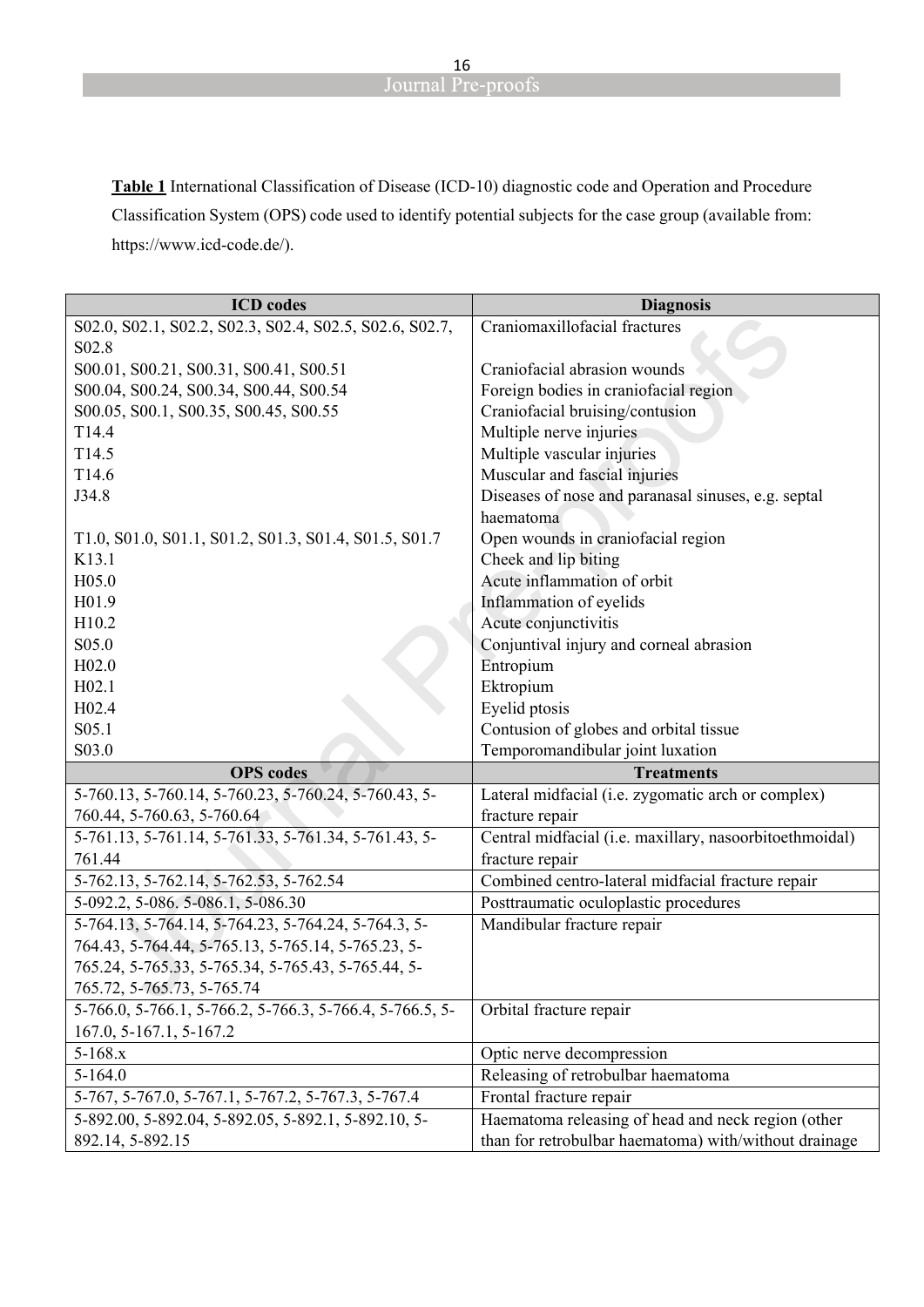| 5-896.00, 5-896.04, 5-896.05, 5-896.10, 5-896.14, 5-     | Débridement of head and neck region                     |
|----------------------------------------------------------|---------------------------------------------------------|
| 896.15                                                   |                                                         |
| 5-928.00, 5-928.01, 5-928.01, 5-928.02, 5-928.03, 5-     | Simple wound closure of head and neck region            |
| 928.04, 5-928.05, 5-928.0h                               |                                                         |
| 5-769.0, 5-769.1, 5-769.2, 5-769.3, 5-769.4, 5-769.5, 5- | Dental occlusion control, placement or removal of       |
| 769.6                                                    | intermaxillary fixation                                 |
| $5 - 056.0$                                              | Neurolysis/decompression of cranial nerve outside skull |
| 5-774.7, 5-774.70, 5-774.71, 5-774.72, 5-774.8           | Plastic reconstruction and augmentation of maxilla      |
| 5-779.0, 5-779.1                                         | Reduction of temporomandibular joint luxation           |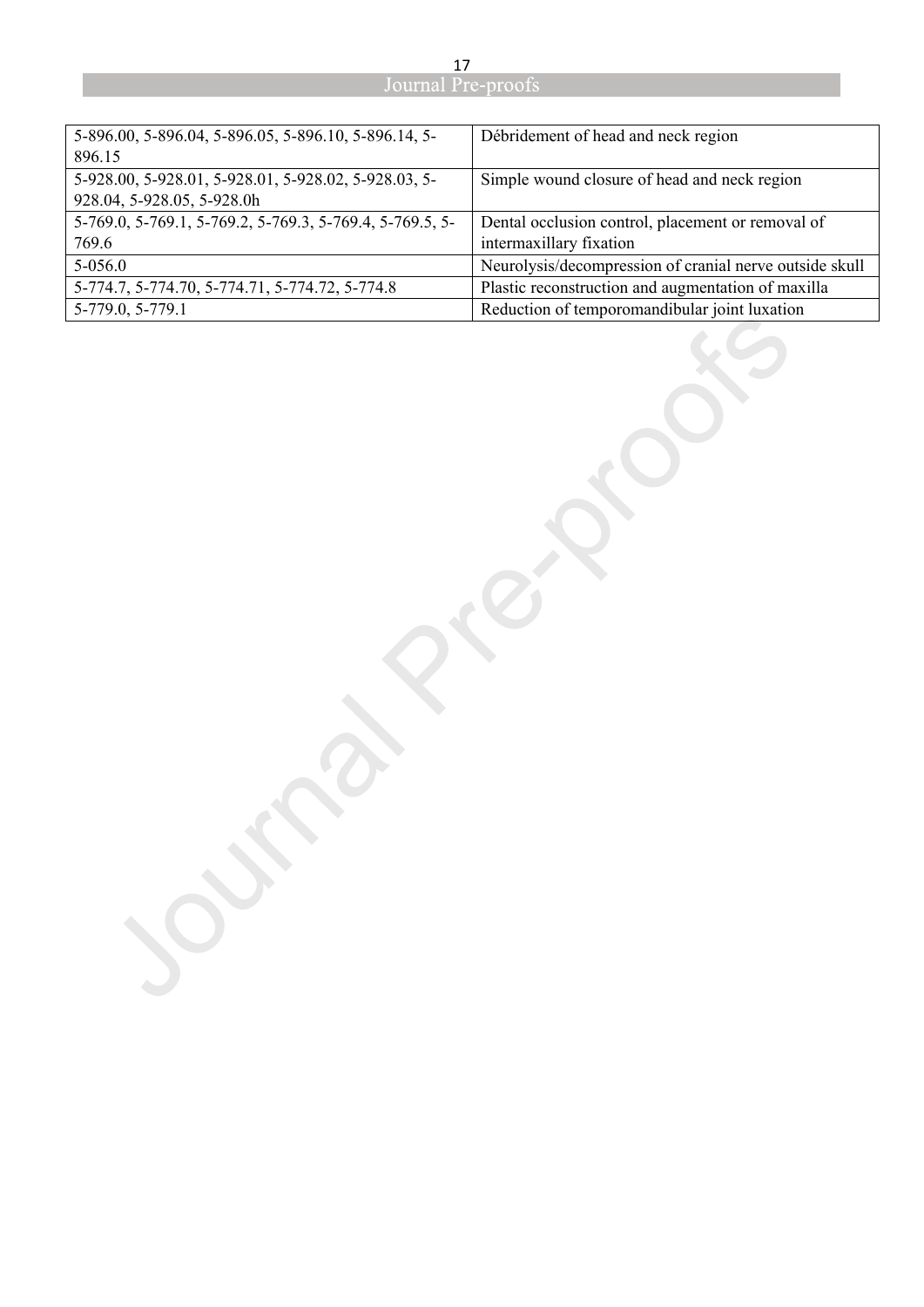| Table 2  | Cohort characteristics grouped by surgical site infection (SSI), and bi- and multivariate |
|----------|-------------------------------------------------------------------------------------------|
| analyses |                                                                                           |

analyses.

| <b>Parameters</b>                           | Total <sup>*</sup>     | <b>SSI</b>  | <b>Non-SSI</b> | P-value                         | <b>RR</b> |
|---------------------------------------------|------------------------|-------------|----------------|---------------------------------|-----------|
|                                             | $(n = 1,285)$          | $(n = 119)$ | $(n = 1,166)$  | (OR; 95% CI)                    |           |
| Demographic                                 |                        |             |                |                                 |           |
| Female                                      | 370 (28.8)             | 40(10.8)    | 330 (89.2)     | 0.24                            | 1.25      |
| Males                                       | 915 (71.2)             | 79 (8.6)    | 836 (91.4)     | $(1.28; 0.86 \text{ to } 1.92)$ |           |
| Females: case group                         | 74(5.8)                | 11(14.9)    | 63(85.1)       | 0.21                            | 1.52      |
| Females: control group                      | 296 (23)               | 29(9.8)     | 267 (90.2)     | $(1.61; 0.76 \text{ to } 3.39)$ |           |
| $Age \geq 60$ year                          | 170(13.2)              | 82 (48.2)   | 88 (51.8)      | < 0.0001                        | 14.54     |
| Age < 60 years                              | 1,115                  | 37(3.3)     | 1,078          | (27.15; 17.4t)                  |           |
|                                             | (86.8)                 |             | (96.7)         | 42.36                           |           |
| $Age \geq 60 \text{ years}$ : case group    | 34(2.6)                | 23(67.6)    | 11(32.4)       | 0.013                           | 1.56      |
| $Age \geq 60 \text{ years}$ : control group | 136(10.6)              | 59 (43.4)   | 77(56.6)       | $(2.73; 1.23$ to 6.04)          |           |
| <b>Clinical</b>                             |                        |             |                |                                 |           |
| Sharp/penetrating trauma                    | 240 (18.7)             | 22(9.2)     | 218 (90.8)     | 1.0                             | 0.99      |
| Blunt trauma                                | 1045(81.3)             | 97(9.3)     | 948 (90.7)     | $(0.99; 0.61$ to 1.6)           |           |
| Blunt trauma: case group                    | 209(16.3)              | 18(8.6)     | 191 (91.4)     | 0.46                            | 1.22      |
| Blunt trauma fracture: control group        | 836 (65.1)             | 59 $(7.1)$  | 777 (92.9)     | $(1.24; 0.72$ to $2.15)$        |           |
| Presence of fracture                        | 135(10.5)              | 21(15.6)    | 114(84.4)      | 0.012                           | 1.83      |
| Soft tissue injury only                     | 1,150                  | 98(8.5)     | 1,052          | $(1.98; 1.19$ to 3.29)          |           |
|                                             | (89.5)                 |             | (91.5)         |                                 |           |
| Presence of fracture: case group            | 27(2.1)                | 12(44.4)    | 15(55.6)       | < 0.0001                        | 5.33      |
| Presence of fracture: control group         | 108(8.4)               | 9(8.3)      | 99 (91.7)      | (8.8; 3.17t0 24.42)             |           |
| Contact with VROs                           | 510 (39.7)             | 88 (17.3)   | 422 (82.7)     | < 0.0001                        | 4.31      |
| No contact with VROs                        | 775 (60.3)             | 31(4)       | 744 (96)       | $(5; 3.27 \text{ to } 7.67)$    |           |
| Contact with VROs: case group               | 102(7.9)               | 34(33.3)    | 68 (66.7)      | < 0.0001                        | 2.52      |
| Contact with VROs: control group            | 408 (31.8)             | 54(13.2)    | 354 (86,8)     | (3.28; 1.99t 5.41)              |           |
| Operative                                   |                        |             |                |                                 |           |
| Fracture repair                             | 135(10.5)              | 21(16.8)    | 114(84.4)      | 0.012                           | 1.83      |
| Simple wound closure                        | 1,150                  | 98 (8.5)    | 1,052          | $(1.98; 1.19$ to 3.29)          |           |
|                                             | (89.5)                 |             | (91.5)         |                                 |           |
| Fracture repair: case group                 | 27(2.1)                | 12(44.4)    | 15(55.6)       | < 0.0001                        | 5.33      |
| Fracture repair: control group              | 108(8.4)               | 9(8.3)      | 99 (91.7)      | (8.8; 3.17t0 24.42)             |           |
| Prolonged antibiotic use                    | $\overline{305(23.7)}$ | 95(31.1)    | 210(68.9)      | < 0.0001                        | 12.72     |
| No prolonged antibiotic use                 | 980 (76.3)             | 24(2.4)     | 956 (97.6)     | (18.02; 11.24)                  |           |
|                                             |                        |             |                | 28.89)                          |           |
| Prolonged antibiotic use: case group        | 61(4.7)                | 32(52.5)    | 29(47.5)       | 0.0001                          | 2.03      |
| Prolonged antibiotic use: control           | 244 (19)               | 63(25.8)    | 181 (74.2)     | $(3.17; 1.78 \text{ to } 5.65)$ |           |
| group                                       |                        |             |                |                                 |           |
| Hospital stay                               | 418 (32.5)             | 76(18.2)    | 342 (81.8)     | < 0.0001                        | 3.67      |
| No hospital stay                            | 867 (67.5)             | 43(5)       | 824 (95)       | (4.26; 2.87t0 6.32)             |           |
| Hospital stay: case group                   | 257(20)                | 49(19.1)    | 208(80.9)      | 0.6                             | 1.14      |
| Hospital stay: control group                | 161 (14.8)             | 27(16.8)    | 134 (83.2)     | $(1.17; 0.7$ to 1.96)           |           |
| <b>Overall (whole cohort)</b>               |                        |             |                |                                 |           |
| Case group                                  | 257(20)                | 49(19.1)    | 208 (80.9)     | < 0.0001                        | 2.8       |
| Control group                               | 1,028(80)              | 70(6.8)     | 958 (93.2)     | $(3.22; 2.17$ to 4.78)          |           |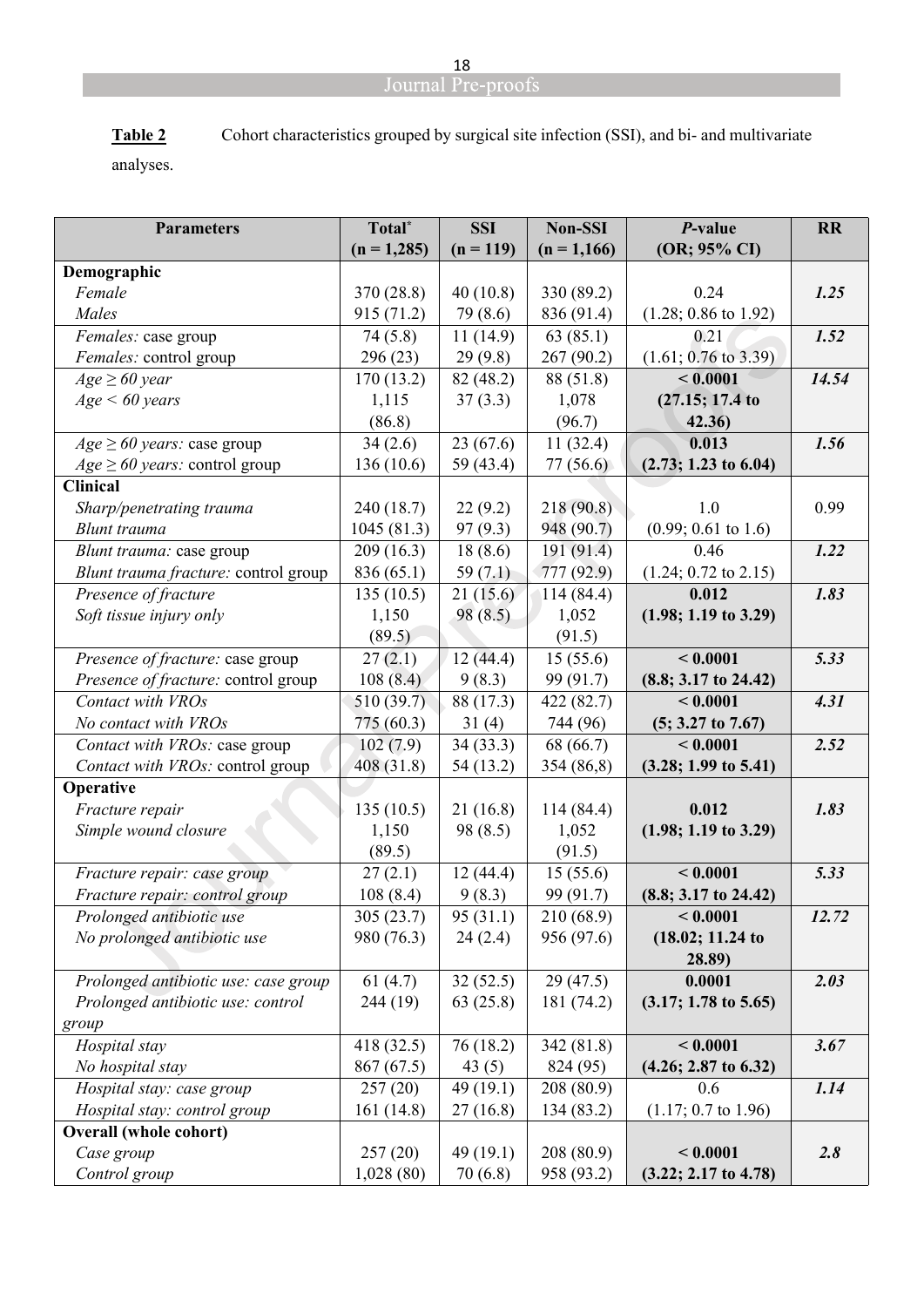*Note:* VRO – viral reservoir organ; OR– adjusted odds ratio; 95% CI – 95% confidence interval; RR – relative risk. Categorical data are presented as number (percentage); \* – Percentages in this column were calculated by the total subjects  $(n = 1,285)$ . Statistically significant *P*-values are indicated in **bold** typeface, and the risk factors were determined by relative risk values ( $RR > 1.0$ ) and presented with *bold and italic* typeface.